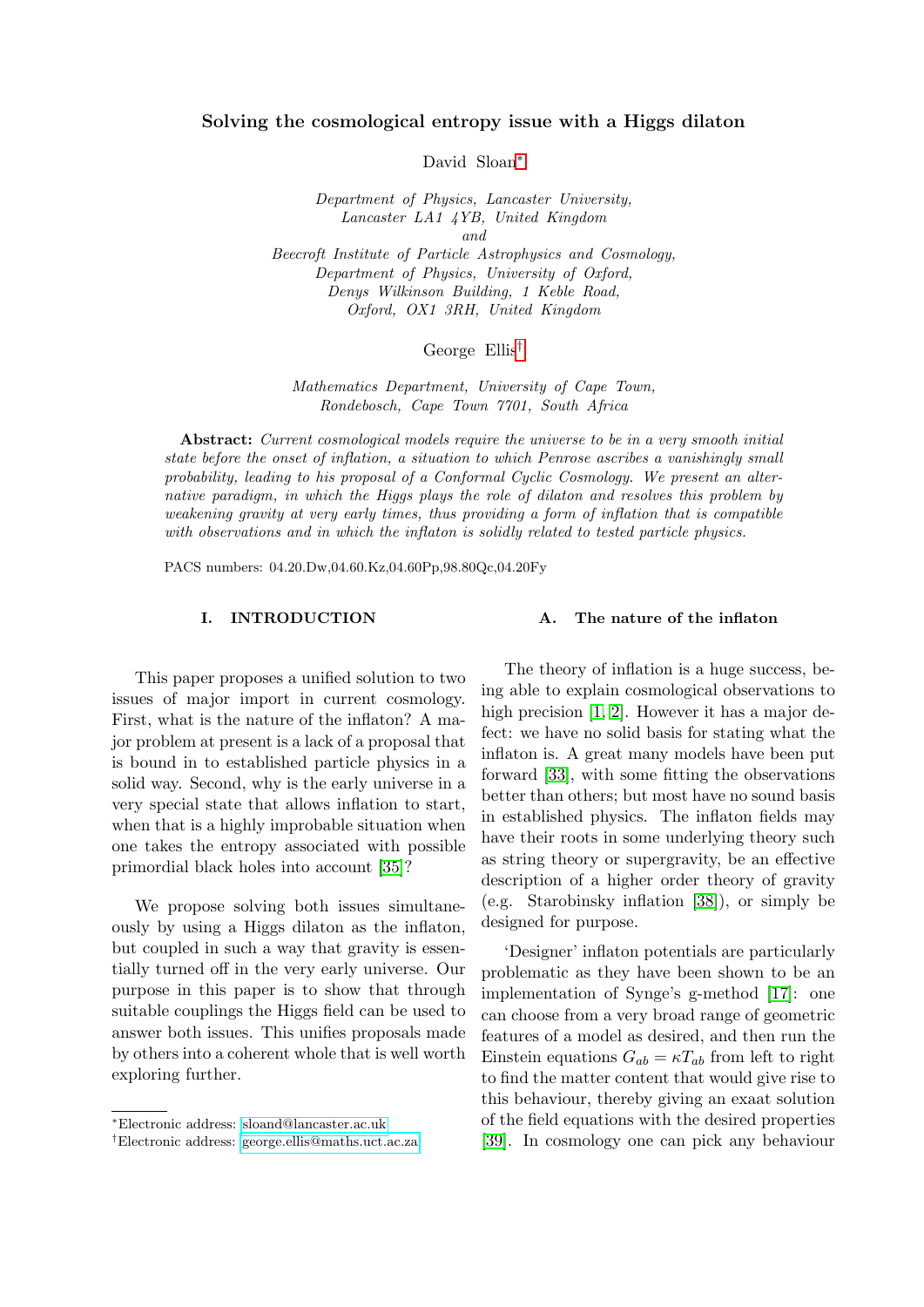of the scale factor required to produce the observations, and then (subject to a few caveats) find a suitable potential  $V(\phi)$  to give rise to the required evolution [\[18\]](#page-14-3). As such, ad hoc inflaton models are devoid of meaningful physical content; had we observed any other behaviour of our universe, we could derive a model that would be compatible with those observations to 'explain' them in this way.

The successes of inflationary models are primarily induced by the geometries of the spacetimes they bring about. The spectral tilt is brought about by the slow reduction of the extrinsic curvature, and the solutions to the horizon and flatness problems have their roots in this extended, almost-de Sitter phase. Therefore the question of inflation should not be 'is there a scalar field that can bring about this behaviour?' to which the answer in any universe is 'yes' (as just explained), but rather 'does known physics produce inflation with this behaviour?' At present most scalar field models are not based on tested, observable physics.

There is however one exception: Higgs inflation [\[10\]](#page-14-4) is possible [\[9](#page-14-5)[\]25](#page-15-4) and fits the observations very well [\[33\]](#page-15-1). For reviews see: [\[7\]](#page-14-6)[\[37\]](#page-15-5) This is the one and only case in which the inflaton is related to tried and tested physics [\[20\]](#page-14-7), because the Higgs has indeed been observed at the LHC. Because its properties underlie key features of the standard model of particle physics, if the Higgs were to be the inflaton, one would have one of the most awesome unifications imaginable in physics: the same particle is responsible both for mass at the microscale, and for the dynamics of the very early universe, and hence controls the seeds of structure formation at macro scales. This is therefore a proposal that should be seriously pursued to see if it might work [\[20\]](#page-14-7). It is the one possibility for an inflaton solidly tied in to the standard model of particle physics.

In this paper we depart from the aforementioned models in which new scalar fields not known previously are introduced, by using a construction that is in a sense minimal: it only requires known standard model (SM) physics coupled (in a non-minimal way) to gravity hrough a single field that already occurs in the SM.

# B. The fine tuned initial state

The second point is that while it is often stated that inflation solves the flatness and horizon problems in the early universe, that is not in fact the case, as Penrose has pointed out in various writings that are summarised in Chapter 3 of Fashion, Faith, and Fantasy [\[35\]](#page-15-0). The essential point is that the maximum gravitational entropy of a given amount of matter is attained by collapsing it into a black hole. By contrast, "the Big Bang was an event of extraordinarily low entropy ... the gravitational degrees of freedom were completely suppressed" ([\[35\]](#page-15-0):258). Penrose estimates the extraordinary precision that was involved in setting the initial state of the universe as  $10^{-10^{123}}$  ([\[35\]](#page-15-0):275).

Penrose's argument is simple and persuasive. Consider the space of all possible universes that could have been created by the big bang subject to the condition that they all have the same number of baryons as in our observable universe. The entropy per baryon in the cosmic microwave background has been found to be around  $10^9$  [\[41\]](#page-15-6). However, had the same baryons been packed into stellar mass black holes one would find an entropy per baryon on the order of  $10^{20}$ , and for supermassive black holes such as the one found at the center of our galaxy this becomes around  $10^{26}$ . Thus it is apparent that in order to increase the entropy per baryon, baryons should be concentrated in enormous black holes, and to maximize it the entire mass of the universe should be in a single black hole, which would have an approximate entropy of  $10^{123}$  which completely dwarfs the observed 1089. From Boltzmann's law, we know that the entropy of a configuration is the logarithm of the phase-space volume it occupies. Hence if we consider the phase-space of all possible configurations, a universe such as ours occupies a fraction  $P$  of phase space given as the ratio of the exponents of the related entropies;

$$
\mathcal{P} = \frac{e^{S_1}}{e^{S_2}} \approx \frac{e^{10^{89}}}{e^{10^{123}}} \approx e^{-10^{123}} \tag{1.1}
$$

Note that in his argument, Penrose points out that in such numbers the difference between e and 10 is insignificant given the enormity of the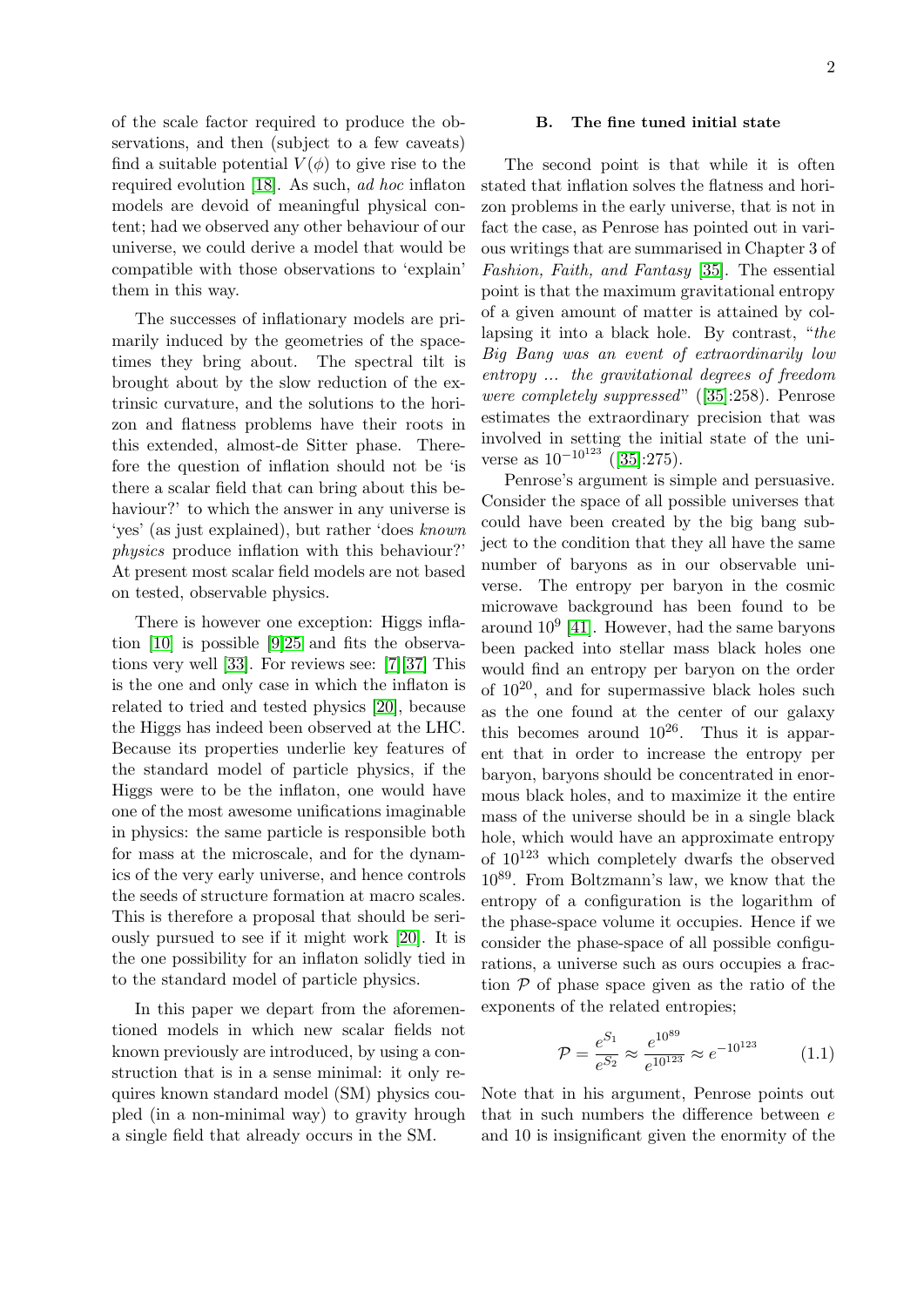exponents. This argument invokes a uniform measure on phase space; that is assuming the big bang had an equal probability of distributing baryons in all possible configurations. Whilst this may be modified somewhat by various probability measures, to overcome the large factor obtained would require a very special measure.

An objection to Penrose's reasoning along anthropic lines may be raised: If all baryons in the universe are inside black holes then observers such as ourselves would not exist to see them. However, these are easily overcome by a minor perturbation to the reasoning; if we restrict ourselves to conditions under which a galaxy similar to ours formed we still find that the overwhelming majority of such systems (as measured fractionally on phase space as above) would have most of the matter in a super-massive black hole. We similarly note that the overall number of baryons does not play a significant role in the argument itself; a universe with any baryonic content sufficient to produce e.g. our sun will find the black hole configuration entropically favoured.

In order to address questions of probability more fully, one should form a triple consisting of the space of all possible universes, a measure upon that space which assigns a probability of realising any given universe, and a set of observables of interest (in this case the number of baryons in black holes). Since the space of all possible universes remains an open question, this is not possible. The complete space of physically distinct solutions to General Relativity is unknown. However this is not an impediment to Penrose's argument. We know the relative entropy per baryon in the case in which black holes are common and those where they are rare, with the former greatly outweighing the latter. Although we may not know the complete set of solutions, we do know that the set of solutions that look like our universe is vastly outnumbered by those wherein the overwhelming majority of baryons are inside black holes. Thus we should naively expect universes like ours to occur far less frequently than those which are black hole dominated. This situation is not made clear by standard inflationary studies because they consider only perturbed Robertson-Walker geometries.

An argument due to Kleban - citing a series of studies of inhomogeneous initial conditions for inflation  $[31]$   $[16]$   $[15]$   $[14]$  - states that one should consider the deSitter horizon in calculating entropy. Take the space of Schwarzschild-de Sitter space-times and maximize the total horizon area (the sum of the black hole horizon and the de Sitter horizon) holding fixed the cosmological constant. Then this area is maximized by empty de Sitter space, and therefore this should be considered the highest entropy state. We object to this line of reasoning on three grounds: The first is that a de Sitter horizon is not equivalent to a trapping surface. The latter have been shown to obey the laws of thermodynamics with area replacing entropy, whereas the former do not interact with one another. Further, a trapping surface is a locally defined feature of spacetime, whereas there is a deSitter horizon running through every point in de Sitter space. Finally, note that this argument requires the maximization of area subject to having a set cosmological constant but allowing the matter content to vary. This is not the same as addressing the maximal entropy configuration subject to a given baryonic mass in the universe. If we also hold fixed the baryonic mass we see that a homogeneous distribution within the deSitter horizon leads to a smaller total area (and hence entropy) of cosmological horizon than the combined Schwarzschild-de Sitter horizons. The case where matter has formed a black hole will remain static, whereas the homogeneous matter distribution will evolve, its cosmological horizon eventually reaching the end-point of that determined by the dark energy alone. If one is to consider a horizon brought about by a cosmological constant, therefore, the only reasonable way to treat this is as a fixed number which does not affect dynamics.

But additionally, this argument appears to hinge on the proposition that the Universe is at some stage actually de Sitter, which will lead to the Gibbons-Hawking de Sitter horizon properties and associated entropy. However the real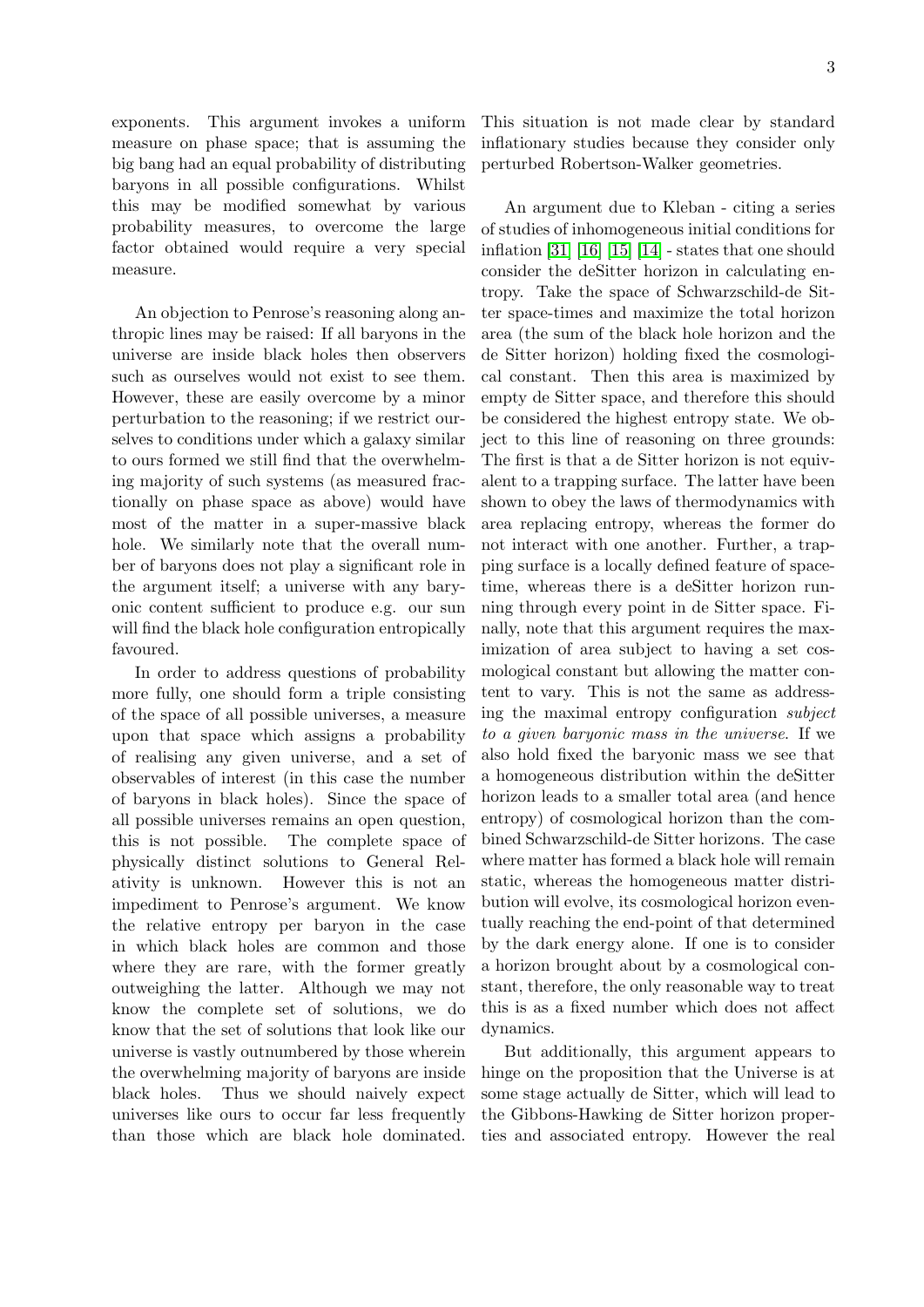universe is never de Sitter, and those properties depend on exact symmetries which will not apply. It might possibly asymptote to de Sitter in the far future, or it might not; whether this will happen depends on the nature of dark energy which is unknown. This will in any case not relate to the issue of concern to Penrose as regards entropy of black holes at the start of the universe and the probability of inflation starting. What might possibly be relevant there is a de-Sitter like inflationary stage once it has started: but that again is not de Sitter in the real universe, as is proven by the Planck observations (which show that  $r < 1$ . We cannot see how de Sitter can be regarded as a maximal entropy state in contrast to the black hole possibility as discussed above.

Penrose proposes to solve the problem of the initial conditions by invoking a Conformal Cyclic Cosmology ([\[35\]](#page-15-0):  $\S 4.3$ ). This is a creative idea but the mechanisms involved in realizing such a proposal are not all clear.

## C. Turning off gravity at very high densities

By contrast, we propose to invoke a mechanism proposed by Greene et al [\[26\]](#page-15-8): namely that the strength of the gravitational force dies away at very high energies. In that case the collapse to black holes that causes the problems identified by Penrose will not occur: thermal forces will be able to overcome gravitational forces in the very early universe and prevent collapse to blackholes. The gravitational degrees of freedom will not be suppressed, they will simply not dominate the degrees of freedom of ordinary matter as in the standard case considered by Penrose. Given enough time, thermal processes will result in a uniform state of matter, which will allow the geometry to also be smooth.

There is an issue here as to whether there will be a sufficient time available for such equilibriation to take place; that will not always be the case. However if we assume the universe starts off in a most probable state, that will be a state of maximal entropy, which will indeed be smooth as in the case where gravity is completely switched off. This may be taken as a reasonable initial assumption, expressing the idea, underlying inflationary cosmology, that the starting configuration of the universe (through whatever creation mechanism) is the most probable one.

## D. Putting them together

Thus we propose to combine these ideas: we will use a Higgs inflaton in a context where gravity is turned off at high densities by the kinds of couplings considered by Greene et al [\[26\]](#page-15-8).<sup>1</sup> In physical terms, we make Newton's constant dynamical a la Jordan-Brans-Dicke but with the Higgs playing the role of the coupling. We aim to show this is then a viable cosmological theory that embodies the unifications identified above.

<span id="page-3-0"></span>Black hole entropy The Bekenstein-Hawking entropy is determined by the surface area A of a black hole event horizon as measured asymptotically flat spacetime, together with the fundamental constants  $c, G$ , and  $h$ , and is given by:

$$
S_{BH} = \frac{c^3 A}{4G\hbar} \tag{1.2}
$$

In the case of a Schwarzschild black hole,  $A = 16\pi \left(\frac{GM}{c^2}\right)^2$  and hence we find that we should expect that the gravitational entropy of black holes is linearly dependent on the strength G of the effective Newton constant. Note that we are thus broadly in keeping with the second law of thermodynamics only if  $G$  is increasing.

Naturalness Proposals for Higgs inflation have sometimes been criticized as beung "unnatural", as they require very large values of the coupling parameter between the Higgs field and gravity. When modifying the gravitational Lagrangian from R to  $R + \xi \phi^2 R$  for example, it has

<sup>1</sup> A somewhat similar proposal was made by Alexander et al [\[3\]](#page-14-11) but they did not relate it to the gravitational entropy problem identified by Penrose. In any case the inflaton dynamics involved in that case does not work (Section VB).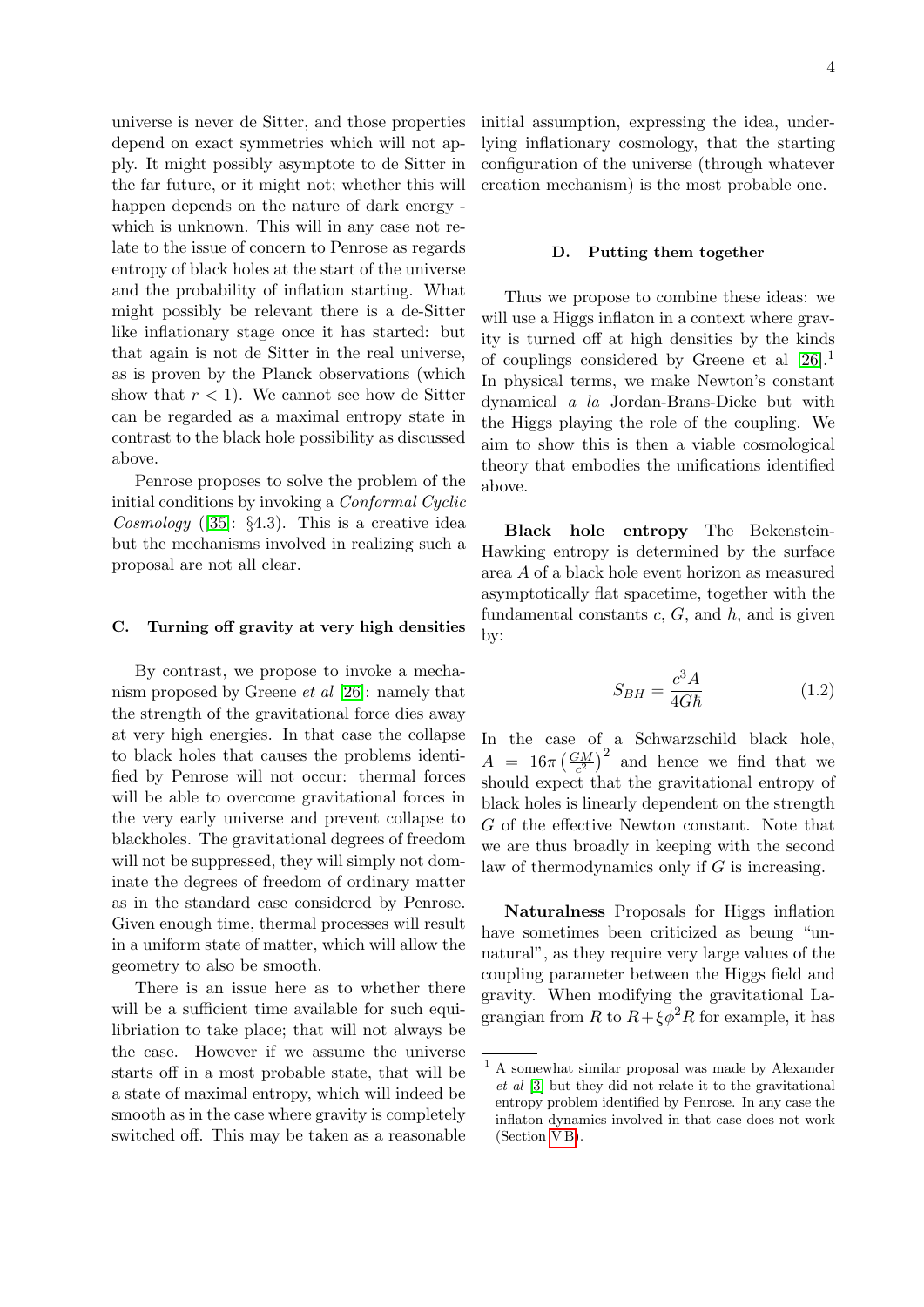been claimed that the large value of  $\xi$ , on the order of  $10^4$  goes against 'naturalness' [\[12\]](#page-14-12) (however, it should be noted that this requirement can be brought about from order unity terms  $[5]$ . In particular Barbón and Espinosa  $[6]$  argue that Higgs inflation requires the field to take values well above the scale at which the effective field theory used is valid. Since the exact theory is not known at these scales, there is no good reason to simply extrapolate the standard model to this point, and therefore the situation is no more natural than that of choosing an inflationary potential. The plateau which is induced in the Einstein frame is sensitive to such corrections, and thus the desirable properties on which Higgs inflation makes it case may not survive a closer analysis. This asymptotic 'shift symmetry' [\[9\]](#page-14-5) corresponds to scale invariance in the Jordan frame. The naturalness issue comes in the form of a tuning of the ratio between the square of the coupling of Higgs to the Ricci scalar and the large field value form of the potential, which extends to scales well above the cut-off. In the usual Higgs inflation models, this asymptotes to unity and thus the transformed field in the Einstein frame has a plateau (see section [V\)](#page-11-1). However this choice may not be justified, and Barbón and Espinosa argue many choices of asymptotic behaviour are possible, some compatible with inflation, some not.

In the current work we allow this coupling to be more general. Using a scalar field toy model, Lerner and McDonald [\[32\]](#page-15-9) claim that Higgs inflation is natural nonetheless, as the need to introduce new couplings may simply be a failing of the perturbative analysis used in performing calculations, but the underlying physics remains valid. Burgess et al. [\[13\]](#page-14-15) show the cutoff energy scale appears at the same region in either frame, and note that there the Higgs scattering amplitudes calculated beyond the cutoff scale depend subtly upon the degrees of freedom of the Higgs doublet. This is evidence that the semiclassical approximation has broken down at this scale, and it is therefore not valid to draw conclusions about Higgs inflation coming from energies at or above this level. It is noted by Beruzkov and collaborators [\[9\]](#page-14-5) that the energy scales at which the effective field theory can be considered valid are dependent on the background energy of the field (Higgs) itself. Thus they are able to show that in the Einstein frame the cutoff during the necessary inflationary phase is above the Planck scale, and thus far higher than the required energy density of the Hubble expansion, therefore the dynamics are well modelled far into the region necessary for agreement with observations. We do not take a position on either side of the arguments presented, but note that Hossenfelder [\[27\]](#page-15-10) has trenchantly pointed out that such 'naturalness' criteria may be very misleading, and should not in general be taken as hard guidelines for physical theories. In our case we adopt the same position: given the other advantages flowing from the proposed unification, we do not see that any naturalness objection destroys our proposal.

A basis in quantum gravity theory? We do not at this time have any proposal as to how the effective theory we put forward might have a deeper foundation in an underlying more fundamental theory of gravity. This would obviously be desirable. We take our choice to be justified by the unification of different aspects of cosmology achieved, as set out above.

This paper Section [II](#page-4-0) deals with foundations. Section [III](#page-6-0) considers the case where the field starts off at small values, and Section [IV](#page-8-0) the case where the field starts off at large values. Section [V](#page-11-1) deals with the effect of frame transformations, and Section [VI](#page-13-0) considers issues that arise.

#### <span id="page-4-0"></span>II. FOUNDATIONS

We begin considering a scalar field  $\phi$  nonminimally coupled to gravity through some function  $F(\phi)$  which multiplies the scalar curvature R. Then the action is

$$
S = \int \sqrt{g} \left( \frac{F(\phi)}{6} R + \frac{1}{2} \partial_a \phi \partial^a \phi - V(\phi) \right)
$$
(2.1)

where  $V(\phi)$  is the potential. We have chosen the factor of 6 in the normalisation of the function  $F$  to make algebra more convenient when spe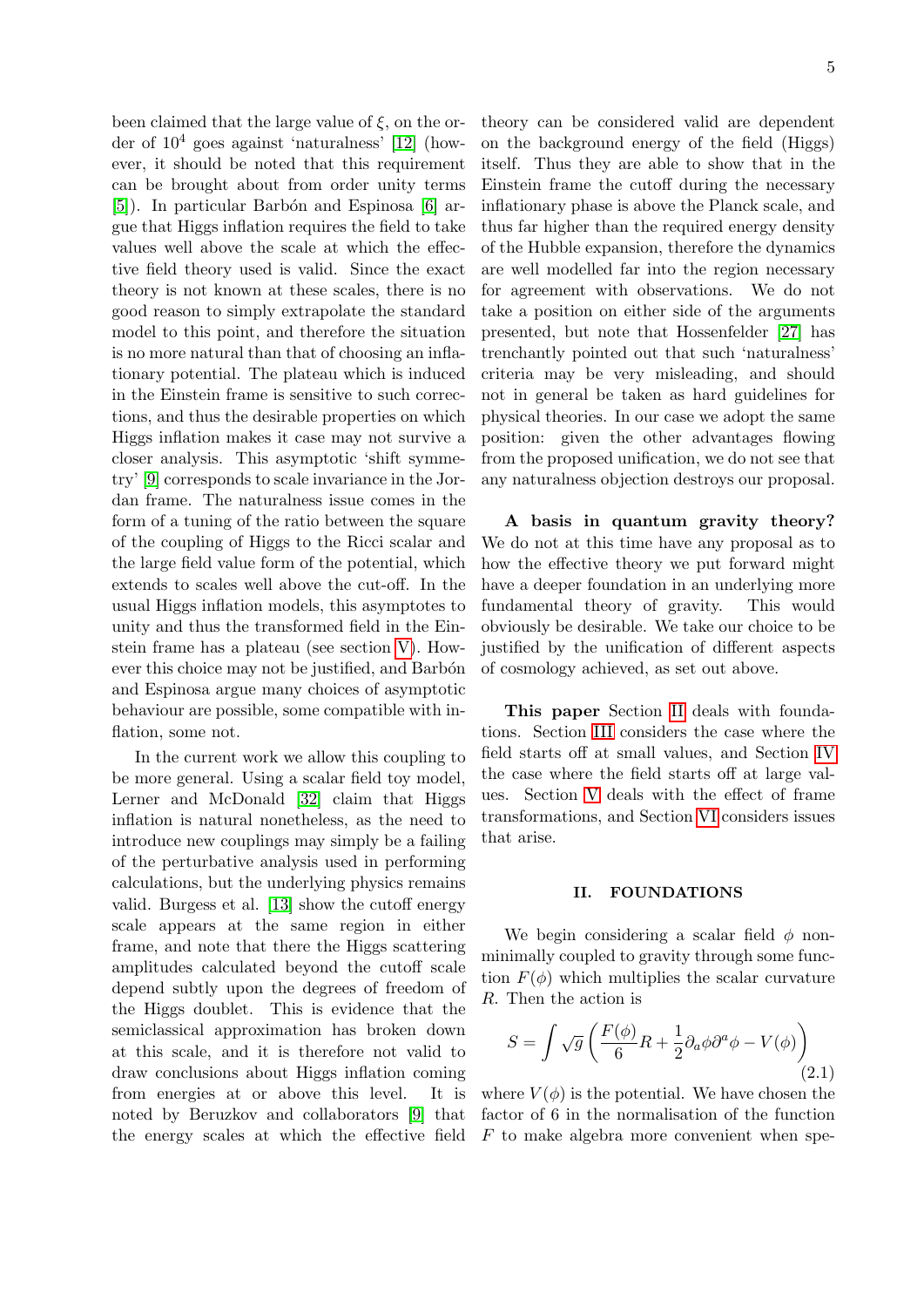cializing this to the case of a Robertson-Walker geometry.

## A. Cosmology

Let us now restrict ourselves to a homogeneous, isotropic spacetime with curvature  $k =$  $\pm 1, 0$ . Thus the partial derivatives are simply time derivatives (up to a choice of lapse). The Ricci scalar in the case of a Robertson-Walker geometry is:

$$
R = 6\left(\frac{\ddot{a}}{a} + \frac{\dot{a}^2}{a^2} + \frac{k}{a^2}\right) \tag{2.2}
$$

where  $a(t)$  is the scale factor and  $k = \{\pm 1, 0\}$ the normalised spatial curvature. Since the action contains second derivatives of the fields, we integrate by parts and recover (up to boundary terms) a Lagrangian which closely resembles the familiar case of minimally coupled matter, with an extra term arising from the variation of  $F$ , with F implicitly dependent upon  $\phi$ :

$$
\mathcal{L} = a^3 \left( -F \left( \frac{\dot{a}^2}{a^2} + \frac{\dot{a}F'}{aF} \dot{\phi} - \frac{k}{a^2} \right) + \frac{\dot{\phi}}{2} - V \right)
$$
\n(2.3)

wherein primes denote derivates with respect to the field  $\phi$ .

The dependence of F on the field  $\phi$  leads to modifications of the momenta conjugate to  $\phi$  and a from their usual forms. Varying the Lagrangian with respect to the velocities of each of these in turn yields:

$$
P_{\phi} = a^{3} \dot{\phi} - F^{\prime} a^{2} \dot{a},
$$
  
\n
$$
P_{a} = -F^{\prime} \dot{\phi} a^{2} + 2F \dot{a} a = -\frac{d}{dt} (Fa^{2}).
$$
 (2.4)

Thus we can find the Hamiltonian (the Noether charge associated with time translation), which determines the Friedmann equation from the Einstein-Hilbert action:<sup>2</sup>

$$
\mathcal{H} = -a^3 F \left( H^2 + \frac{F'}{F} \dot{\phi} H + \frac{k}{a^2} \right) + a^3 \left( \frac{\dot{\phi}^2}{2} + V \right)
$$
\n
$$
(2.5)
$$

with  $\mathcal{H} = 0$  as it is a constraint, and wherein we have introduced the standard terminology  $H = \dot{a}/a$  for the Hubble parameter. We note that in the case of the reduction  $F' \to 0$  this reproduces the usual Friedmann equation, however otherwise we have a new term introduced by the variation of F. The extra term breaks the usual relationship between expansion and energy density, thus we should expect to see more interesting dynamics away from stationary points of F, as we will have to solve a quadratic equation for  $H$ . Introducing

<span id="page-5-1"></span>
$$
\rho = \frac{\dot{\phi}^2}{2} + V \tag{2.6}
$$

in the case of the scalar field (in general  $\rho$  represents the energy density of any matter present and minimally coupled to gravity) we see:

$$
H = -\frac{F'\dot{\phi}}{2F} \pm \sqrt{\frac{F'^2\dot{\phi}^2}{4F^2} + \frac{\rho}{F} - \frac{k}{a^2}} \qquad (2.7)
$$

Since the additional term under the square root is positive for  $F > 0$  such functions would not introduce qualitatively new features (such as bounces in the  $k = 0, -1$  cases) through the role of F. We also retain two branches to cosmological solutions, one expanding  $(H > 0)$ , the other contracting  $(H < 0)$ .

The Euler-Lagrange equations for our system give the dynamics of the fields. The motion of the scalar field is the usual Klein-Gordon equation modified by a gravitational source term proportional to  $F'$ :

$$
\ddot{\phi} + 3H\dot{\phi} + V' = F'(\dot{H} + 2H^2 + \frac{k}{a^2})
$$
 (2.8)

and the usual Raychaudhuri equation is replaced by

<span id="page-5-0"></span>
$$
2F\dot{H} + 3FH^{2} + F\frac{k}{a^{2}} + 2F'\dot{\phi}H + F'\ddot{\phi} + F''\dot{\phi}^{2}
$$

$$
= 3(V - \frac{\dot{\phi}^{2}}{2}). \tag{2.9}
$$

These equations each reduce to their regular forms in the case  $F', F'' \to 0$ , but have corrections away from such points. We can combine them to find a more informative version of the

<sup>2</sup> The cosmological equations are given in the Appendix.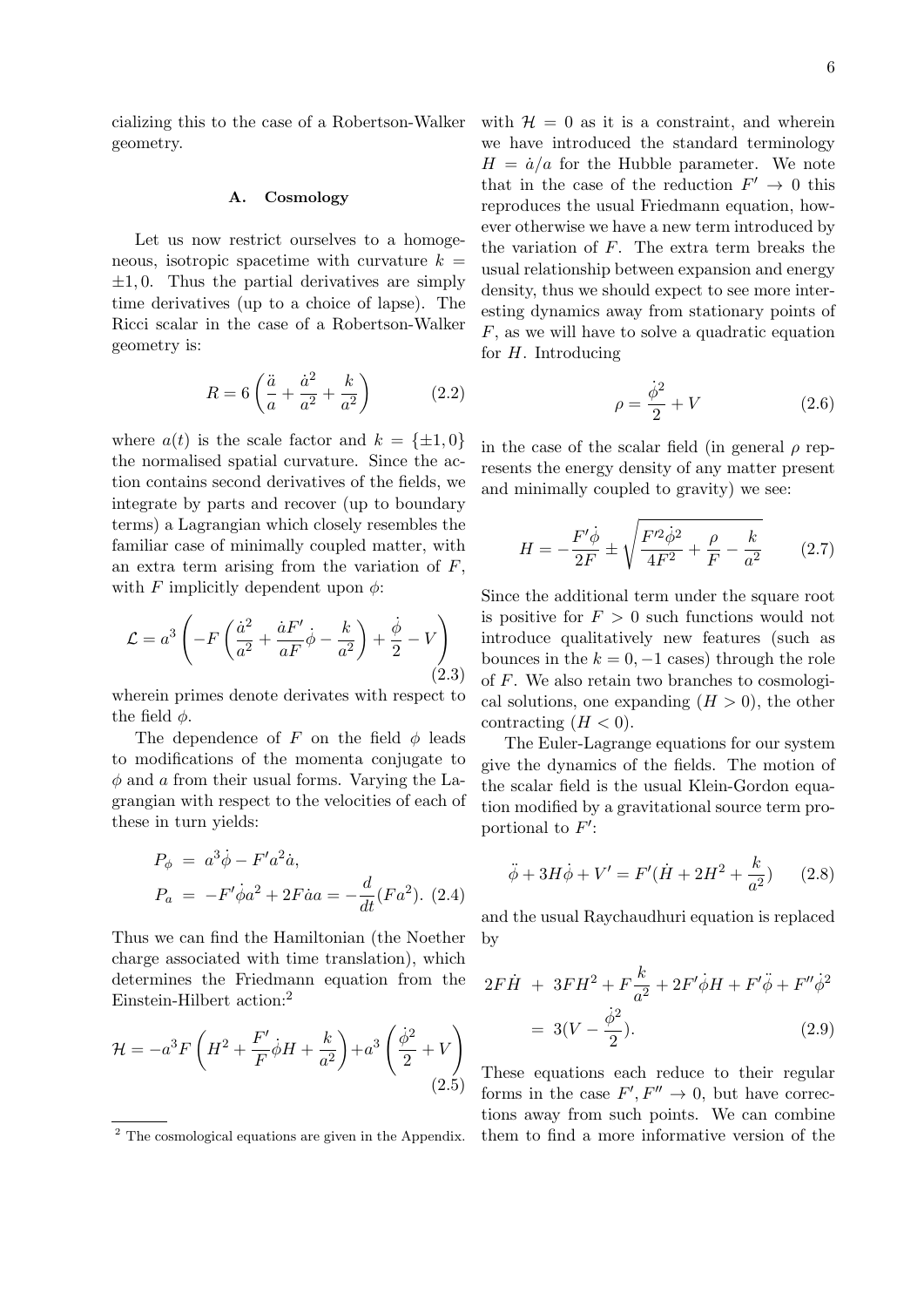Klein-Gordon equation by eliminating the gravitational source term. Using [2.9](#page-5-0) to eliminate terms in  $\hat{H}$  and [2.7](#page-5-1) to deal with the remainder we arrive at

<span id="page-6-2"></span>
$$
\ddot{\phi} + 3H\dot{\phi} + \frac{V' + \frac{F'}{F}\left((1 - F'')\frac{\dot{\phi}^2}{2} - 2V\right)}{1 + \frac{F'^2}{2F}} = 0.
$$
\n(2.10)

## B. Stationary Points

An important feature is that this equation reveals that the stationary point  $(\ddot{\phi} = \dot{\phi} = 0)$  of the scalar field may have shifted - it is no longer necessarily at the minimum of the potential but rather is determined by:

<span id="page-6-1"></span>
$$
\frac{V'}{V} = 2\frac{F'}{F}
$$
\n<sup>(2.11)</sup>

Here we note that depending of the functional forms of  $V$  and  $F$  there could be many realizations of the above condition, or none. If we find there to be such a condition away from the minimum of the potential, this appears as a new term in the effective matter energy density of the system; if viewed through the lens of minimally coupled GR, it is an effective cosmological constant. It also potentially has interesting ramifications for reheating.

Let us consider the cases of V having a stable point at  $\phi_s$  and a global minimum at  $\phi_o$ . Effects during reheating can come around from two possible dynamical events. Since the Higgs will oscillate about a stationary point,  $\phi_s$  that is not at the minimum of its potential  $(\phi_o)$ , it may tunnel from this point to close to its global minimum (another stable point). Thus the oscillatory phase in which there is particle production through decay of the Higgs may be interrupted by this sudden transition. Further these two states could introduce different effective couplings - if the interaction Lagrangian is given

$$
\mathcal{L}_{int} = -g\sigma\phi^2\chi^2 \tag{2.12}
$$

say then oscillations about  $\phi_s$  which are insufficient to reach  $\phi_o$  will produce particles at a different rate than oscillations about  $\phi_o$ . Furthermore, the canonical reheating scenario has an effective, time-averaged equation of state  $w_{re} = 0$  corresponding to simple harmonic motion of the inflaton about its minimum. However, in oscillations about this new minimum, a choice of F can significantly alter this giving rise to varied values for  $w$  and hence altering the reheating process[\[34\]](#page-15-11).

If this does not occur, the minimum will be at the Higgs VEV. In either case, at the stationary point  $F$  becomes fixed. Thereafter the system will be described by GR with a fixed Newton constant, whose value is set by the inverse of F at this stationary point.

#### <span id="page-6-0"></span>III. SMALL INITIAL FIELD

We first consider the case where our scalar field begins at small field values, close to the origin. This of course raises issues of naturalness - it would appear that the field would need fine-tuning for this to occur in nature. However, we shall see that there are certain situations in which this can be alleviated. Specifically we take:

<span id="page-6-3"></span>
$$
F = A2 \exp\left[-\left(\frac{\phi}{S}\right)^n\right]
$$

$$
V = (\Phi^2 - \phi^2)^2
$$
(3.1)

with  $A$ ,  $S$ , and  $\Phi$  constants and  $n$  a postive integer and will include other minimally coupled matter, labelled by its energy density  $\rho$ . We will choose  $S^2 \ll \Phi^2$  so that the dynamics of the Higgs potential is close to that of the standard model when we approach the minimum of the potential.

## A. Gaussian F

The first thing to notice is that in the case that F is Gaussian (n=2) we find that  $\phi = 0$ becomes a stable minimum of the system. To see this consider the Klein-Gordon equation in this setup. Linearly perturbing  $\phi$ , to order  $\epsilon$  in both  $\phi$  and  $\dot{\phi}$  we see that:

$$
\ddot{\epsilon} + 3\sqrt{\rho + \Phi^4} \dot{\epsilon} + \left(\frac{\rho}{S^2} + \frac{4\Phi^4}{S^2} - 4\Phi^2\right) \epsilon = 0
$$
\n(3.2)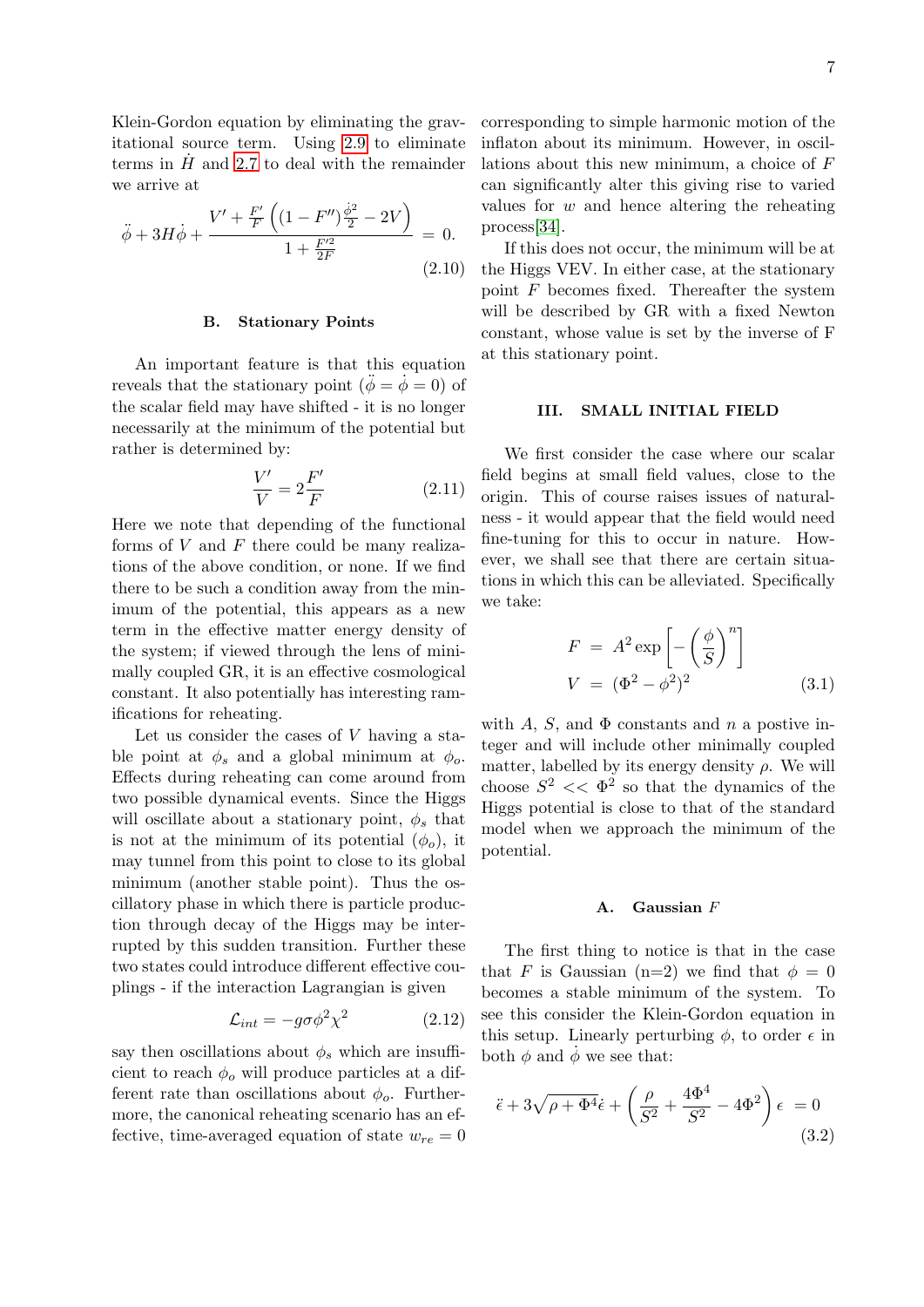and our condition on  $S^2$  means that the coefficient of  $\epsilon$  is positive. In such a case we could relax our tuning of the system somewhat, as small perturbations about the hilltop in  $F$  and  $V$ would not lead to run-away dynamics. Any initial condition with  $\phi_0^2 < \Phi^2 - S^2$  will tend toward  $\phi = 0$ , and settle there classically. However, this condition holds indefinitely, and as such it would not be possible for the particle to escape from this setup, unless it were to tunnel. That would be the only way to end inflation.

At this point it is useful to note that this system will have five stationary points:  $\phi = 0, \phi =$  $\pm\Phi$  are stable,  $\phi = \pm\sqrt{\Phi^2 - S^2}$  are unstable. To see this consider whether the Klein Gordon equation with  $\dot{\phi} = 0 = \ddot{\phi}$  can be satisfied by solutions to equation [2.11,](#page-6-1) which in this case implies the conditions for unstable equilibria. Likewise  $\phi = \Phi$  is stationary. To see stability, we can expand our solutions to first order in  $\phi$ ,  $\dot{\phi}$  about these points. Setting  $\phi = \sqrt{\Phi^2 - S^2} + \epsilon$  we see

$$
\ddot{\epsilon} + 3H\epsilon - \frac{8H(\Phi^2 - S^2)}{H + 2(\Phi^2 - S^2)} = 0 \tag{3.3}
$$

hence these are unstable equilibria, as the coefficient of  $\epsilon$  is negative. Now let us consider the minima of the Higgs potential: setting  $\phi = \Phi + \epsilon$ we find

$$
\ddot{\epsilon} + \frac{8 S^4 \Phi^2}{S^4 + 2\Phi^2 A^2 \exp[-\Phi^2/S^2]} \epsilon = 0 \qquad (3.4)
$$

where the coefficient of  $\epsilon$  is positive and hence we have a stable equilibrium. At this point the effective Planck mass is  $M_p^2 = A^2 \exp[-\Phi^2/S^2]$ . Fixing this at this point to match with observations made in the late universe, we see that if the field can move away from the equilibrium point at the origin out to the Higgs minimum by a tunnelling process, the effective Newton constant will have fallen by a factor of  $\exp[\Phi^2/S^2]$ .

In order for the classical motion to no longer move the field towards the hilltop the tunnelling would have to take the particle beyond  $\phi = \sqrt{\Phi^2 - S^2}$  - the next (unstable) equilibrium point of the system - and close to the minimum of the potential. From this point onwards the dynamics could reproduce that of slow-roll inflation: The slow roll parameters<sup>3</sup> are  $\epsilon_H = \frac{-H}{H^2}$  $H<sup>2</sup>$ and  $\eta_H = \frac{H''}{H'H}$  $\frac{H^{\prime\prime}}{H^{\prime}H}$ , which to first order about this point can be expressed in terms of the field difference from the point,  $\delta = \phi - \sqrt{\Phi^2 - S^2}$ :

$$
\epsilon_H \approx \frac{8A\Phi^3 \delta}{S^4 \exp[\frac{\Phi^2}{2S^2}]} = \frac{8M_p\Phi^3}{S^4} \delta
$$

$$
\eta_H \approx \frac{24A\Phi^3 \delta}{S^4 \exp[\frac{\Phi^2}{2S^2}]} = \frac{24M_p\Phi^3}{S^4} \delta \qquad (3.5)
$$

at which points the Hubble parameter takes the value  $H = \frac{S^2}{4}$  $\frac{S^2}{A} \exp[\frac{\Phi^2}{2S^2}] = \frac{S^2}{M_1}$  $\frac{S^2}{M_p}$ . Thus we see that we have simply replaced one issue of fine-tuning with another; the system would have to tunnel incredibly close to the unstable equilibrium point to begin a slow-roll inflation which was compatible with observations. We therefore turn our attention to other possible choices of F.

### **B.** Even powers of  $\phi$

The next logical one is given by setting  $n = 4$ . Unfortunately this, and all higher (even) powers also suffer from having multiple stable minima that are away from the minimum of the Higgs potential. It is, of course, possible to tune such minima so that one of them is compatible with the cosmological constant, however doing so would be essentially no less arbitrary than adding a constant to the potential to recover the same effect. An interesting case in which this occurs due to a more natural mechanism created by the Higgs vacuum being dynamic is presented in [\[11\]](#page-14-16).

## C. Free choice of F

Let us now consider whether a small initial field choice can ever resolve the problem of gravitational entropy, with the function  $F$  kept largely free. In order to have the field begin at small values we require that at least the point

<sup>3</sup> We here use the geometric version of the slow-roll condition rather than the potential form, as it is  $H$  not  $V$ which determines the behaviour of perturbations, and our dynamics is not simply dependent on  $V$ .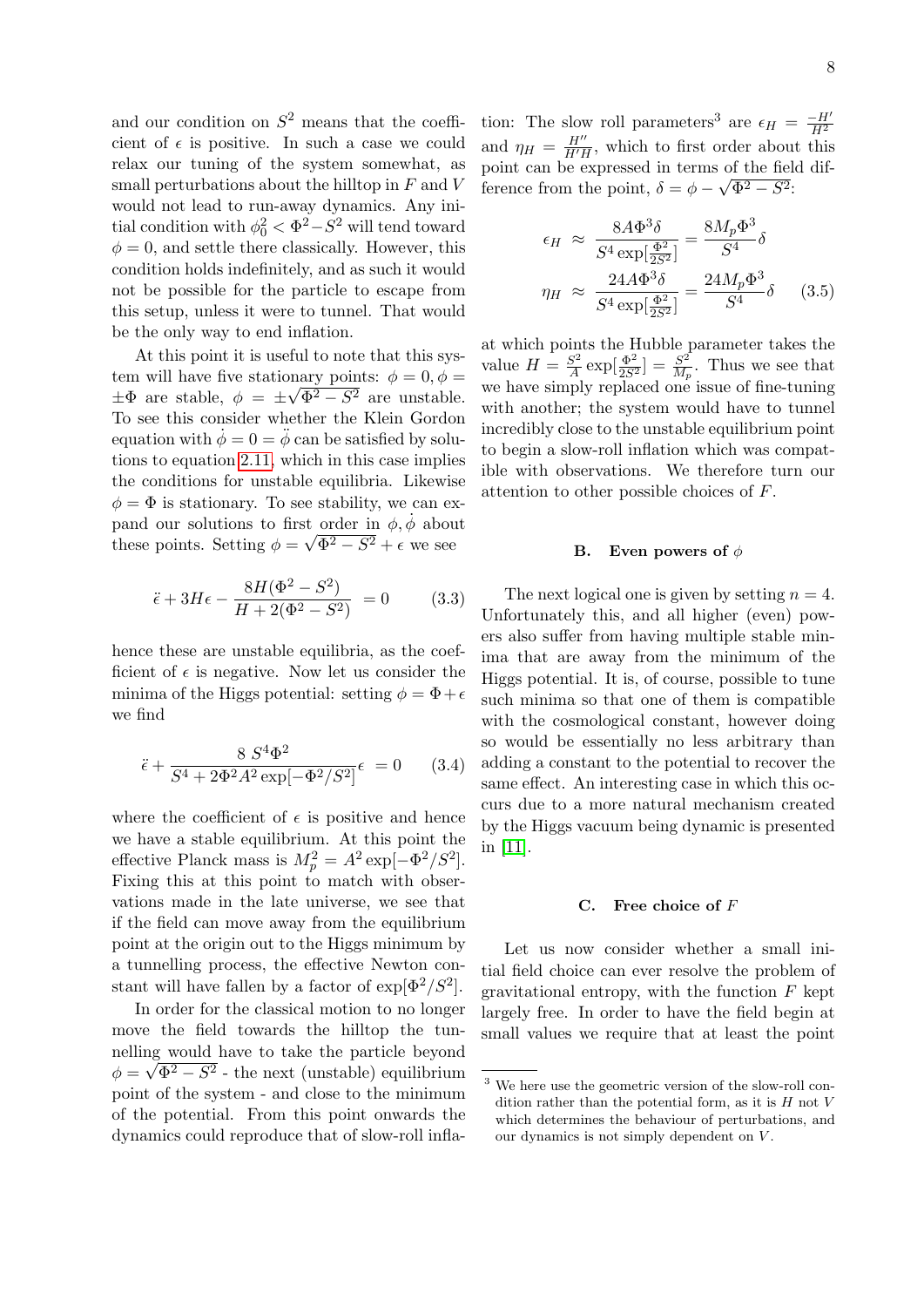$\phi = 0$  be an equilibrium point of the system. For our argument we do not here need to require stability at this point. From the Klein-Gordon equation we see that  $\phi = 0$  being an equilibrium requires that  $F' = 0$  at this point. Our second requirement is that we want to avoid there being a stationary point of the system for  $\phi \in [0, \alpha \Phi]$ for some positive number  $\alpha$  so that our cosmology does not enter a deSitter phase that is incompatible with observations. From the current value of the cosmological constant and the potential V we see that this requirement is that  $\alpha \approx (1 - 10^{-37})$ . Our requirement that there be no stationary points means that equation [2.11](#page-6-1) cannot be satisfied on this interval. Hence:

$$
2(\log F)' < (\log V') \tag{3.6}
$$

so

$$
\frac{F(0)}{F(\alpha \Phi)} < \sqrt{\frac{V(0)}{V(\alpha \Phi)}} = \frac{\Phi^2}{\sqrt{\Lambda}} \approx 10^{37} \tag{3.7}
$$

Let us summarise this result: If we want to have the effective Newton constant G be a function of the Higgs field such that it does not generate a cosmological constant which is significantly larger than the one currently observed and the field begins its dynamics at the origin, then the maximum ratio of the value of  $G$  today to its early value is approximately  $10^{37}$ . Whilst this is a very large number, it is not enough to overcome the criticisms that Penrose has levelled about the fine-tuning of the initial state: the initial entropy per baryon would be dropped by  $10^{37}$ , which is not enough to overcome the factor of  $10^{123}$  that Penrose calculates (he calculates the probability of being in this state to be  $10^{10^{123}}$  and the en*tropy* is the log of this, hence  $10^{123}$ ). Starting near the origin appears to fail entirely unless one is willing to have very fine-tuned quantum tunnelling out of such a phase and have  $F$  extremely high at the origin.

Note further that this is a very liberal estimate on the upper bound for this ratio; if we were to make the more conservative assumption that the dynamics of the Higgs field was unaffected in a larger region about its minimum we would obtain a much lower bound. For example, insisting that the effective Newton constant is within a few percent of its current value for  $\phi > 0.99\Phi$  would restrict this ratio to being in the region of 50.

#### D. In conclusion:

if we don't want to require tunnelling nor introduce a new cosmological constant this really rules out the small field case as a solution to the entropy problem pointed out by Penrose. A (stable) stationary point of the scalar field away from the minimum of the potential introduces a cosmological constant, and the classical dynamics comes to a rest at this point. We want to rule that out if it would give an effective cosmological constant orders of magnitude bigger than our own today. This means that there's a condition relating the ratio of the potentials today and at the origin, and the ratio of the function  $F$  today and at the origin. This in turn puts an upper bound on the ratio of G today to it's minimum value, which, even in the most liberal case, is about  $10^{37}$ , and in much more realistic cases is more like 100 - vastly less than needed to solve the Penrose problem. The only way in which this scenario can be avoided is to very precisely define  $F$  such that  $G$  becomes equal to its current value very suddenly, requiring a degree of finetuning on at least the same order as the problem that Penrose identifies. We are therefore motivated to move away from looking for situations in which the field begins at small values and investigate the case of a large initial field.

## <span id="page-8-0"></span>IV. LARGE INITIAL FIELD

An alternative way in which we can realize the dynamics we seek is to consider beginning the scalar field at high (positive) field values. We note that in such cases  $F$  should be monotonically increasing towards high field values so that equation [\(1.2\)](#page-3-0) obeys the second law of thermodynamics. To examine this possibility, consider the dynamics of a field that begins at rest at a high field value. From equation [2.10](#page-6-2) we see that the acceleration of the field is proportional to  $2V\frac{F'}{F} - V'$ . Thus we see that for this acceleration to be towards the minimum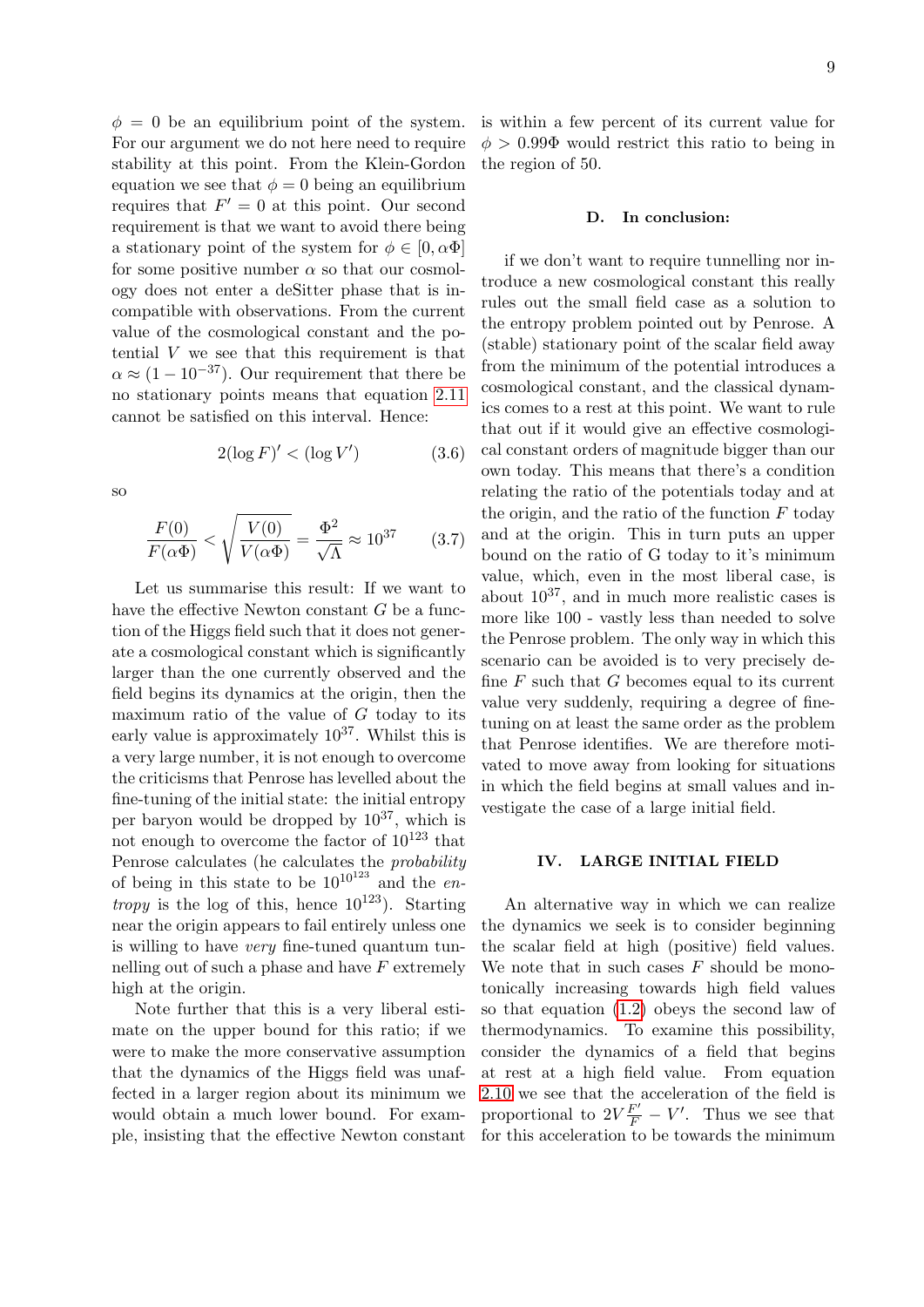of the potential we need that asymptotically  $F^2 \leq V$ , which in the case of our Higgs potential means that  $F$  cannot asymptote to a function which grows faster than  $\phi^2$ .

As we have noted, to follow the second law of thermodynamics, we need  $\dot{F}$  < 0 so that G, its inverse is increasing, and thus the black hole entropy will increase. In the case of a large initial field which we expect to roll back to the minimum of the Higgs potential, this means that  $F$  cannot have local minima between the Higgs minimum and the initial value.

## A. Quadratic F

The case in which  $F \propto \phi^2$  is that examined in many cases of Higgs inflation (see e.g. Shaposhnikov [\[9\]](#page-14-5)) and this term means the acceleration of the field tends to zero at large field values, giving rise to the slow-roll effect, as needed for inflation. This is usually established in the Einstein frame for convenience of calculation, but here we retain the Jordan frame as we will examine more general scenarios.

In recent work it was suggested that this alteration of the effective Newton constant could be responsible for 'turning off' gravity at high energy densities [\[3\]](#page-14-11). Here we demonstrate why this limit is still singular in our case, and in section [V](#page-11-1) we give a general argument as to why this cannot be achieved. The Hubble parameter is determined by equation [2.7,](#page-5-1) and thus grows at high field values. Since both kinetic and potential energy contribute to  $H$ , and both are positive, the Hubble parameter at a given value of  $\phi$  is greater than the value it would take if the kinetic energy were zero:

<span id="page-9-1"></span>
$$
H > \sqrt{\frac{V}{F}} > V^{1/4} \propto \phi \tag{4.1}
$$

by the same consideration in the case of a Higgs potential. Thus we see from running our dynamics backwards that in such cases the cosmological model begins with an initial singularity ( $H \to \infty$ at  $\phi \to \infty$ ). We shall show that this behaviour is universal in such models. The quadratic case is the fastest rate of growth of  $F$  in which the field is driven to the minimum of its potential (see section [V\)](#page-11-1) but for our purposes the growth need not be quadratic. We thus further split the discussion into two cases; the first case to consider is where  $F$  is unbounded from above (but grows slower than  $\phi^2$ ), and the second is where F asymptotes to a finite constant.

# <span id="page-9-2"></span>**B.** If  $F$  is unbounded above

let us consider the following as an exemplar function:

$$
F = \frac{A^2 \phi^2}{(\phi + \xi^2)}
$$
(4.2)

with  $A, \xi$  constants, and V is given by [\(3.1\)](#page-6-3). We choose  $\xi^2$  >>  $\Phi$ , and could use the modulus of the numerator to make an even function if we wish to consider negative field values. In such a model we see the asymptotic behaviour required  $-F$  becomes linear in  $\phi$  at high field values, and is quadratic for  $\phi < \xi^2$ . We note that the condition for finding a non-trivial minimum was given in equation [\(2.11\)](#page-6-1). Here we show that this cannot be realized:

<span id="page-9-0"></span>
$$
\frac{V'}{V} - 2\frac{F'}{F} = \frac{2\xi^2\Phi^2 + \Phi^2\phi + 6\xi^2\phi^2 + 7\phi^3}{2\phi(\xi^2 + \phi)(\phi^2 - \Phi^2)}
$$
(4.3)

which is never zero (or singular) away from  $\phi = \Phi$ . Therefore the complete dynamics of such a system closely matches those we want: the field begins at large field values where the effective Newton constant is almost zero, evolves through a phase in which it undergoes Higgs inflation, and eventually comes to rest at the minimum of the Higgs potential. The behaviour of this system is analysed in the Einstein frame in section [V,](#page-11-1) with the effective potential shown in figure [1.](#page-12-0) Thus this model resembles the standard Higgs inflation case [\[9\]](#page-14-5) and so can fit the Planck data [\[33\]](#page-15-1). The current value of the Planck mass is (for  $\xi^2 \gg \Phi$ ) given by  $M_p = A\Phi/\xi$ , whereas at high values of the scalar field (i.e. in the early universe) it tends towards  $A\phi$ , and hence tends to infinity  $(G \to 0)$  at the initial singularity, thus removing the initial entropy problem.

Overall: this is a case that works.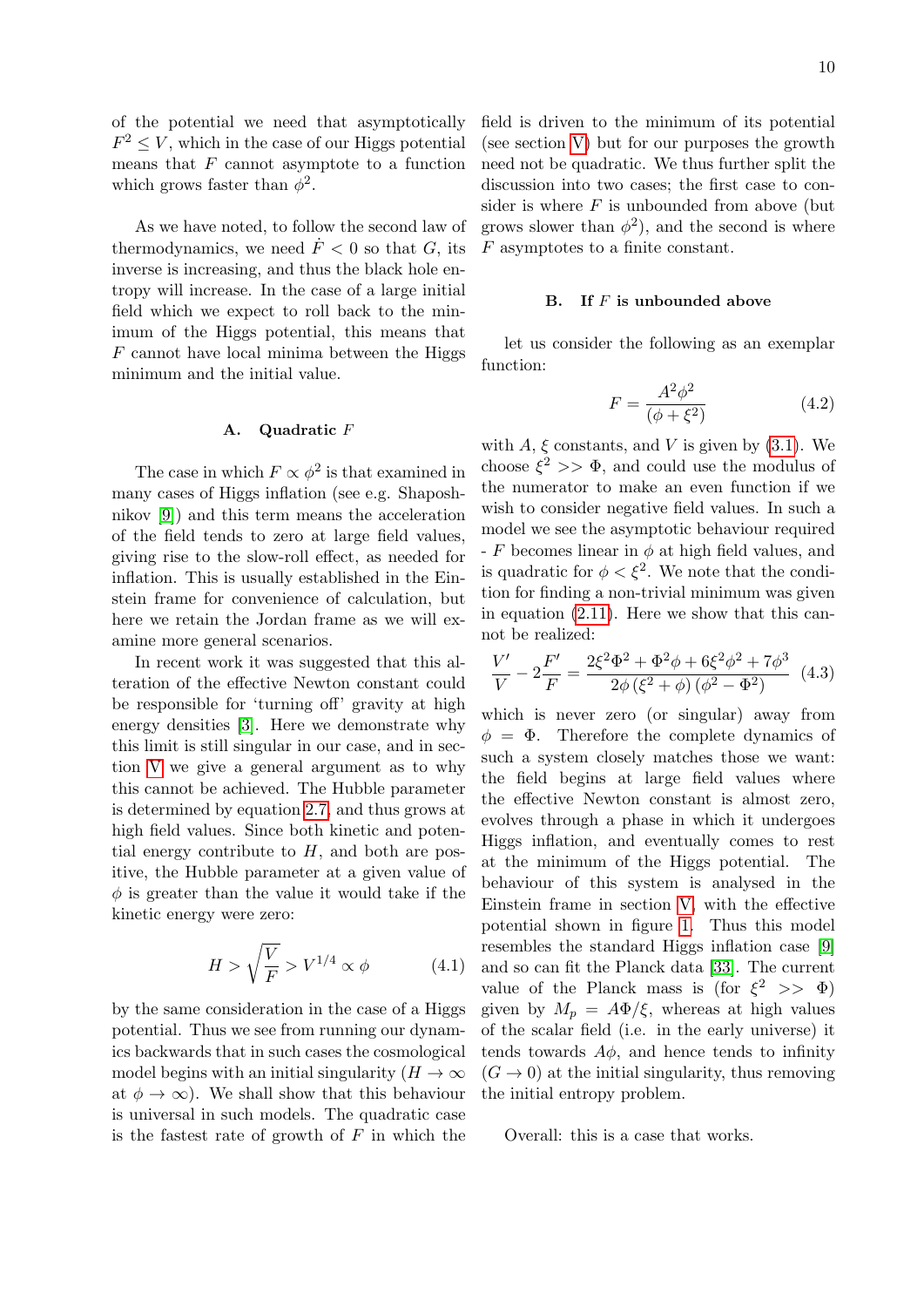## C.  $F$  asymptotes to a finite constant

In the second case we mirror the ideas of, for example, T-models or  $\alpha$ -attractors [\[23,](#page-15-12) [30\]](#page-15-13) in which inflation is reproduced by a scalar field with a potential that tends towards a plateau at high field values. T-models, named in reference to their automobile counterparts for their apparent ubiquity, arises when the theory has a scalar field which has poles (usually two poles of order two) in its kinetic term. Such theories often arise as a result of supergravity theories. This is remedied through a field redefinition to recover a canonical kinetic term. In doing so the relationship between the original field,  $\chi$ , and its canonical counterpart,  $x$ , of necessity must monotonically map a finite range (the region between two poles, for example) in  $\chi$  onto an infinite range in x, and hence  $d\chi/dx \to 0$ . Thus any potential  $U(\chi)$  which is finite and has finite first derivative on this region will be rendered as having an infinite plateau in  $x$ . This occurs because

$$
\frac{dU}{dx} = \frac{dU}{d\chi}\frac{d\chi}{dx} \tag{4.4}
$$

with the latter term tending to zero. Thus these models are ubiquitous: Any well behaved potential in  $\chi$  will render a plateau model suitable for generating inflation in the transformed field  $x$ .

In our case, we are not directly motivating our choice of function  $F$  from a more fundamental theory which leads to this behaviour, but rather using such models as a qualitative exemplar of classes of functions which asymptote to constants. Since turning points for  $F$  are disallowed, it should approach the plateau monotonically away from the Higgs minimum. Thus as the function increases, its derivative tends to zero from below.

In these situations slow roll inflation is achieved since the potential is sufficiently flat far from the origin, and finding the inflaton here should not be considered unnatural as there is always an infinity of parameter space with higher field values. As an example of this, we will choose the function

<span id="page-10-0"></span>
$$
F = M_o^2 + A^2 \tanh^2(\phi/S), \tag{4.5}
$$

with  $M_0$ , A, and S constants, where we shall choose S to be considerably larger than the Higgs VEV. Note that there are a plethora of functions we could have used in this instance each of which although quantitatively distinct, we should expect to have qualitatively similar features. Our choice is motivated simply by the quadratic nature of the function about zero and the good approximation as such around the Higgs VEV, matching the usual Higgs inflation coupling, and its asymptotic plateau. In such a case, since the terms  $F'^2/F$  and  $F'V/F$  asymptote to zero, we see that in the large field limit we should expect to see the dynamics of the scalar field match those of general relativity, albeit with a significantly reduced Newton's constant. However, once the field exits the plateau phase its dynamics tend towards those of Higgs inflation (see e.g. [\[9\]](#page-14-5)) which agree with the Planck observations [\[33\]](#page-15-1).

Let us note a few features of such choices of F. First we can show that the asymptotic behaviour of the system is indeed that the field comes to rest at the minimum of the Higgs potential. Again, the condition for a stationary point away from the Higgs minimum cannot be realized:

$$
\frac{V'}{V} - 2\frac{F'}{F} = \frac{\phi^2 - \Phi^2}{4\phi}
$$
 (4.6)  
-  $S \cosh^2(\frac{\phi}{S})\coth(\frac{\phi}{S})(M_o(1+A)\tanh(\frac{\phi}{S}))$ 

First we consider the case  $\phi > 0$ . Finding a Laurent series for  $V'/V - 2F'/F$  reveals that this can be expressed as a polynomial in  $\phi$ , the coefficients of each term being negative. Hence the sign of the function is fixed. Now since the total expression is odd, a parallel argument runs for  $\phi < 0$ . Therefore the only possible points at which the field can be at rest are at the origin (which is an unstable equilibrium point, and thus would only hold if the field were always there) or at the minima of the Higgs potential (stable equilibria). Hence the field will eventually come to rest at the Higgs VEV. For  $S \gg \Phi$  we find that this gives an effective Planck mass of

$$
M_p^2 = M_o^2 (1 + A^2 \tanh^2(\frac{\Phi}{S})) \approx M_o^2 \qquad (4.7)
$$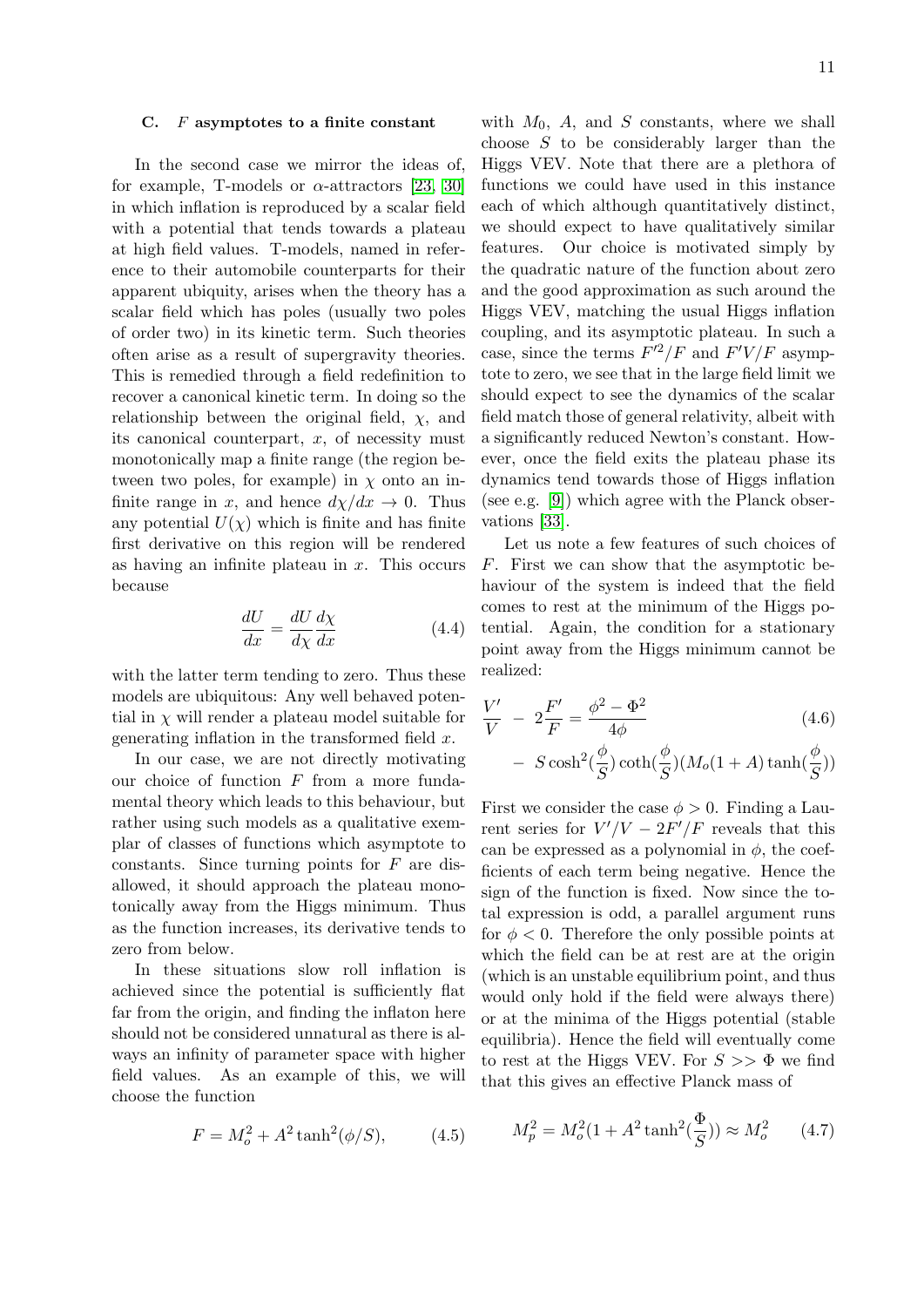whereas at high field values, the effective Planck with the transformed potential mass is determined on the plateau of F:

$$
M_p^2 \approx M_o^2 (1 + A^2) \approx A^2 M_o^2 \tag{4.8}
$$

Thus we see that if we want to alleviate the initial fine-tuning problem we require that  $A$ is of the order of  $10^{123}$ , thus reducing G, and hence the entropy count of primordial black holes, by this same factor.

In this bounded-above case, you do need a large number somewhere to make the potential high enough to overcome the  $10^{123}$  factor in G. It does look like an unnaturalness in terms of having such a large number instead of one around unity; but a number even larger than this would still work, so it's not fine tuning in the sense of needing a rather specific value. Also on using a log prior [\[29\]](#page-15-14) it's only tuned to around 1 part in 100. If we in any case adopt the view that naturalness of such parameters is not a major issue [\[27\]](#page-15-10), this case works too. However perhaps the unbounded-above case mentioned above is more appealing as you only need to introduce one new term  $(\xi)$  which is bounded to be an order of magnitude above the Higgs minimum.

# <span id="page-11-1"></span>V. FRAME TRANSFORMATION AND POTENTIAL

Our analysis thus far has been carried out in the Jordan frame. However, if we want to make comparisons with inflation, it is often useful to transform to the Einstein frame. Here we will follow Kaiser (94), and note that by making a conformal transformation of the metric  $(\hat{g}_{\mu\nu} = \Omega^2 g_{\mu\nu})$  we can rewrite the non-minimally coupled field as a scalar field with a transformed potential. The choice  $\Omega^2 = F/6$  renders the action

$$
S = \int \sqrt{\hat{g}} \hat{R} + \frac{\partial_{\mu} \chi \partial^{\mu} \chi}{2} - U(\chi) \tag{5.1}
$$

wherein  $\hat{R}$  is the Ricci scalar of the metric  $\hat{q}$ , and  $\chi$  is obtained from solving

$$
\frac{d\chi}{d\phi} = \sqrt{\frac{F + 3(F')^2}{4F^2}}\tag{5.2}
$$

$$
U(\chi) = \frac{V(\phi)}{4F^2} \tag{5.3}
$$

#### A. Unbounded-above case

Let us return our attention to the unbounded large field case where the function  $F$  is that of  $(4.3)$ :  $F = \frac{A^2 \phi^2}{\epsilon^2 + d}$  $\frac{A^2\phi^2}{\xi^2+\phi}$ . To analyse the choices in the Einstein frame, we first note that the potential  $U(\chi)$  can be expressed as

$$
U = \frac{V}{4F^2} = \frac{(\Phi^2 - \phi^2)^2}{4A^2\phi^4} (\xi^2 + \phi)^2
$$
 (5.4)

and hence it becomes apparent that we should split our analysis into three regimes corresponding to (i) the initial large field, (ii) the region in which  $A$  is most relevant, and (iii) the behaviour around the minimum of the Higgs potential:  $\phi \gg \xi$ ,  $\Phi \ll \phi \ll \xi$  and  $\phi \approx \Phi$  respectively. In the first of these regimes we see that  $\overline{F}$ is essentially linear, and hence  $\chi \propto \sqrt{x}$ , and thus  $U(\chi) \propto \chi^4$ , and our field will begin its descent down the potential. In the latter two regimes  $\chi \propto$ √  $\overline{\phi}$  and hence at first  $U(\chi) \approx \xi^4 + \frac{2\xi^2}{\chi^2}$ , during which phase the potential is approximately a plateau, and the dynamics will match that of Higgs inflation, since  $F \approx \frac{A^2 \phi^2}{\epsilon^2}$  $\frac{z^2 \phi^2}{\xi^2}$  and thus our action would match that of Higgs inflation. In the final phase we can expand U about  $\Phi^2$ , and we see that we once again recover the Higgs potential;

<span id="page-11-2"></span>
$$
U = \frac{(\Phi + \xi^2)^2}{4A^2 \Phi^4} \left(\chi - \Phi^2\right)^2 + O(\chi - \Phi^2)^3 \quad (5.5)
$$

Equation [\(5.5\)](#page-11-2) refers to the unbounded-fromabove potential, but this time in the Einstein frame rather than the Jordan frame. This is an example that works. The point here is that you can see why, for example,  $F > \phi^2$  doesn't work, and the nice plateau form of the potentials in this setup.

#### <span id="page-11-0"></span>B. What does not work

Consider the case in which  $F$  grows faster than  $\phi^2$  for large field values. To make this explicit, consider  $F \propto \phi^n$ , where we shall later set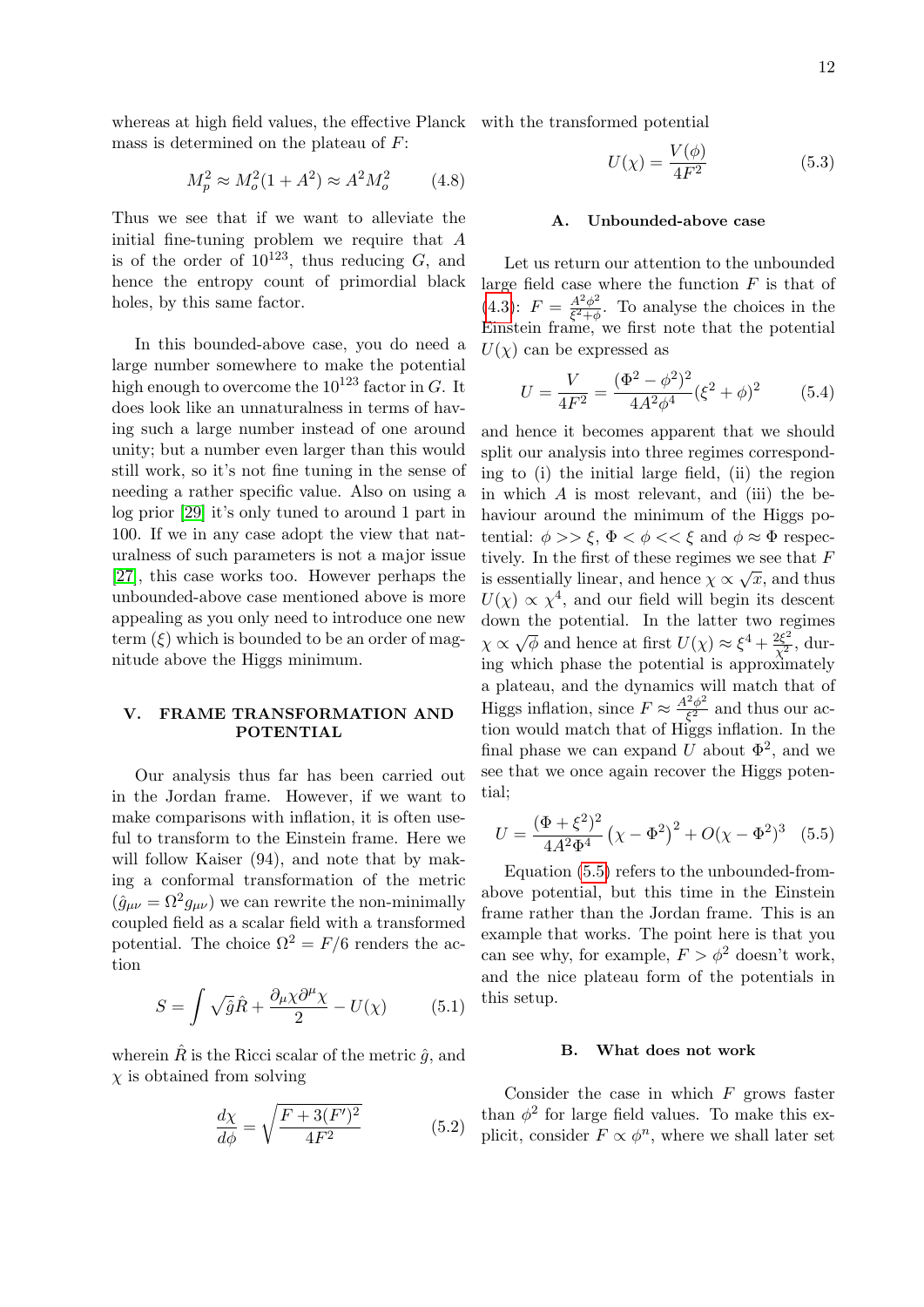

<span id="page-12-0"></span>FIG. 1: Potential in  $\chi$  for three different choices for F corresponding to the usual quadratic (orange, short dashed), a quartic (green, long dashed) and  $F = \frac{\phi^2}{A^2 + 1}$  $\frac{\varphi}{A^2+\phi}$  (blue, solid). We see that in the latter two cases we recover the plateau for Higgs inflation near the minimum of the potential, and in the first case the field would roll off to infinity as described.

 $n > 2$ . Then when we transform to the Einstein frame, we find

$$
\Omega^2 \propto \phi^n, \quad \chi \propto \log \phi + O(\phi^{-2}) \tag{5.6}
$$

which together tells us that at large field values  $\Omega^2 \propto e^{\frac{2\chi}{\sqrt{3}}}$  and thus we see that the transformed potential in the Einstein frame is given by

$$
U(\chi) \propto \frac{(\Phi^2 - e^{\frac{4\chi}{\sqrt{3}n}})^2}{e^{\frac{4\chi}{\sqrt{3}}} } \to e^{\frac{4\chi}{\sqrt{3}n}(2-n)}.
$$
 (5.7)

Hence if  $n > 2$  the potential is decreasing away from the origin, and the field will roll away to infinity in such cases. Thus our analysis in the Einstein frame matches that in the Jordan frame for these choices of high initial field values. In other words, if F asymptotically grows faster than  $\phi^2$ our cosmological solutions will push  $\phi \to \infty$  forever, and we will recover neither inflation nor standard model physics. In fact this result only relies on the fact that V must grow faster than  $F<sup>2</sup>$  to have a monotonically non-decreasing potential in  $\chi$ , since  $\chi$  is by design a monotonic function of  $\phi$ . Together with the result of equa-tion [4.1](#page-9-1) which tells us that for generic potentials V and functions F,  $H \propto \sqrt{FU}$ , we see that if both  $F$  and  $U$  are non-decreasing functions the only way to avoid a  $H \to \infty$  singularity at large  $\chi$  would be if both were bounded from above.

Let us consider that scenario. If we were to modify the Higgs potential such that it asymptotes to a constant we would still find the singularity unavoidable. Suppose  $V = V_{\infty}$  and  $F = F_{\infty}$  for  $\phi > \phi_m$  say for some finite values of  $V_{\infty}$  and  $F_{\infty}$ . Then the Klein-Gordon equation [2.10](#page-6-2) reduces to a (somewhat rescaled) version of the usual inflaton dynamics on a flat potential:

$$
\ddot{\phi} + 3\dot{\phi}\sqrt{\frac{\dot{\phi}^2}{2F_{\infty}} + \frac{V_{\infty}}{F_{\infty}}} = 0
$$
 (5.8)

and thus the kinetic energy of the inflaton tends to infinity, taking the Hubble parameter with it. Hence any large field model is necessarily singular, and if we require that  $F$  is finite for all finite values of  $\phi$  we see that one cannot achieve the goal of having the cosmological solution asymptote to one in which  $G = 0$  always [\[3\]](#page-14-11) without either resorting to breaking the second law of thermodynamics or having to introduce a new principle by which the Higgs field could tunnel from infinity. The asymptotic behaviour of models in which G is taken to be small whilst  $\phi$  grows large differs qualitatively from that in which G is set by hand to zero.

<span id="page-12-1"></span>The approach of [\[3\]](#page-14-11) requires  $F \to \infty$  at the origin, so that does not work. The reason for this is that in this case,  $V$  is still finite at the origin, and hence the Higgs particle becomes trapped there. To illustrate this we will work in the Einstein frame. Suppose  $F \approx \phi^n$  for  $n < 0$ . Then, close to  $\phi = 0$  we find  $\chi \approx \sqrt{3n/2 \log(\phi)}$ . Thus  $\phi \to 0$  as  $\chi \to \infty$ . There is ambiguity in taking the square root of  $n^2$  in this calculation. However, taking a negative square root both changes the sign of the relationship between  $\chi$  and  $\phi$  and flips the potential about  $\chi = 0$  such that the complete dynamics is insensitive to this choice. The potential in the Einstein frame is rendered differently from that in equation [5.7](#page-12-1) :

$$
U(\chi) = \frac{V}{4F^2} \to \Phi^4 e^{-\frac{4\chi}{\sqrt{3}}} \tag{5.9}
$$

This is decreasing away from the origin, hence the field would have to roll up the potential from infinity to overcome this. In terms of the original field (in the Jordan frame), this means that if  $\phi$ begins at the origin it will remain there throughout the evolution. Thus we see that it is not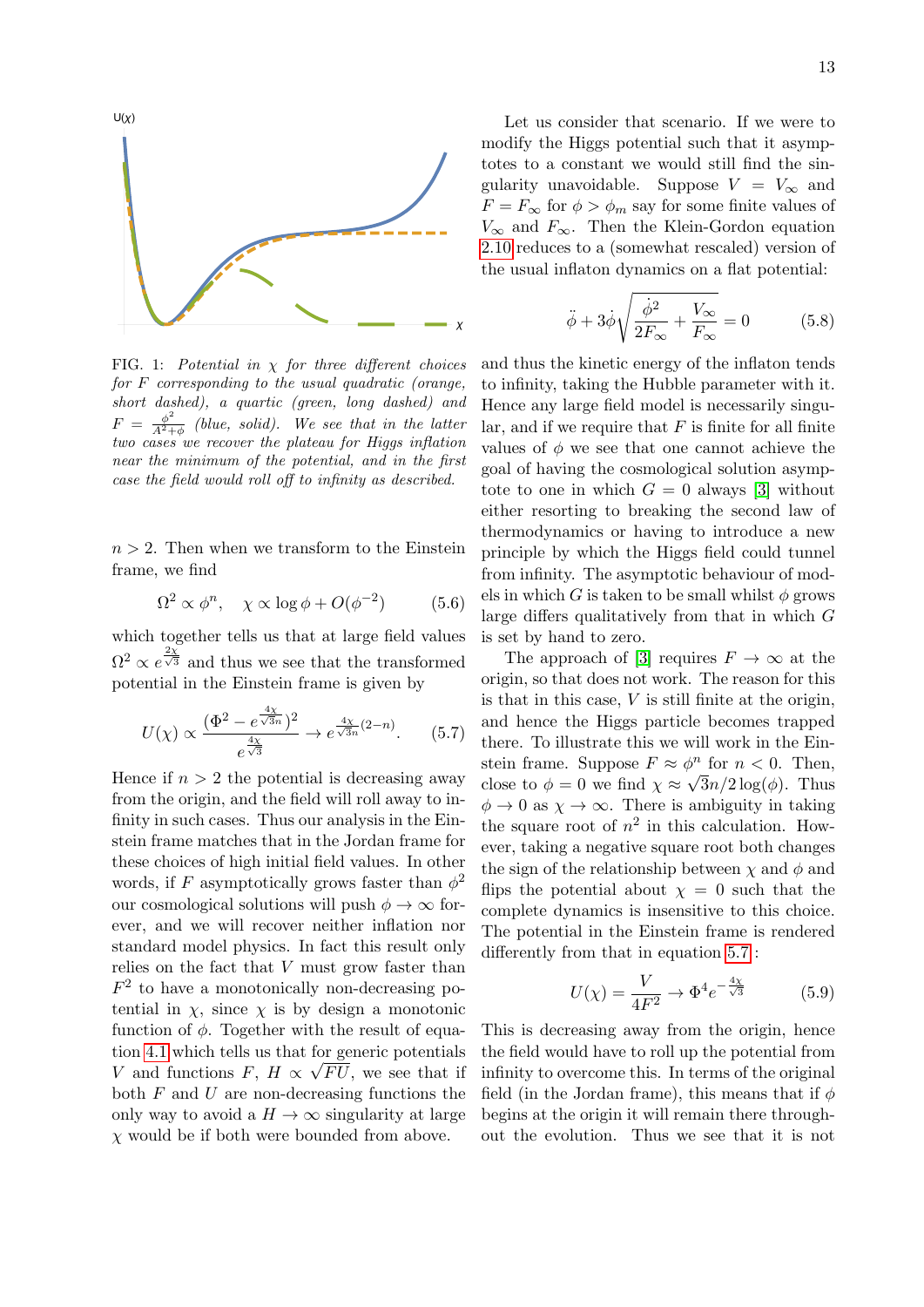possible that any such system (either beginning at large or small values of the field) can asymptotically become deSitter or Minkowski - it will always be singular.

## <span id="page-13-0"></span>VI. FURTHER STEPS

We have shown there are a number of models that can provide the kind of desired unification described in Section 1 and also be compatible with the Planck observations. They are large field cases, with two options presented that work, see equations  $(4.2)$  and  $(4.5)$ .

## A. Agreement with inflation

The agreement of these models with inflationary observations are guaranteed because during the relevant phases of inflation the dynamics is well approximated by systems already analysed in the Encyclopedia Inflationaris [\[33\]](#page-15-1). One thing that should be considered carefully is the relationship between the Einstein and Jordan frames; the dynamics of inflation are usually analyzed in the Einstein frame since this where the scalar field is modelled as being minimally coupled to the (transformed) gravitational theory. However, other matter present will not have this coupling - in the Einstein frame this will appear as new couplings between the transformed field and the remaining matter. Therefore when considering reheating, for example, if one is to work in the Einstein frame, careful attention should be paid to these induced couplings.

Similarly the masses of the standard model particles are affected by the conformal transformation [\[24\]](#page-15-15). The precise way in which reheating is achieved in non-minimally coupled inflation is subject to a number of subtleties; there is a complex set of decays through W and Z bosons which in turn decay into fermions [\[8,](#page-14-17) [24\]](#page-15-15). The gauge bosons can back-react upon the Higgs condensate and thus the system can become highly nonperturbative, and the production of particles can be due to a force that appears 'spike-like' [\[21\]](#page-15-16). In order to fully model these situations, lattice simulations are used [\[36\]](#page-15-17). A full accounting of this

is far outside the scope of this work, but fortunately, do not alter the our overall finding that Higgs inflation is viable. We have thus shown that both the question of what is the nature of the inflaton and why black holes do not dominate the entropy of the early universe can be reconciled in the same model.

#### B. Can it be the Higgs?

Throughout this paper we have used the Higgs field as the inflaton. The results we have obtained are not strictly dependent on the field in question being the Higgs itself, as any scalar field with the same non-minimal coupling to gravity and potential would give rise to an identical effect. However, we take the viewpoint that laboratory tested particle physics already has discovered a scalar field which is suitable for our purposes, and therefore is a strongly preferred candidate [\[20\]](#page-14-7). Therefore the question of interest is not whether any scalar field could be the inflaton, or answer questions about the low entropy of matter in the early universe. The answer to this has already been determined to be yes. The question we have asked is 'Could the Higgs field answer these questions?' What we have shown is that the answer is yes. This can be achieved without having to invoke new fields at all.

Using the Higgs field in this way provides interesting possibilities. Since the Higgs field is related to directly testable physics, the question arises as to whether there are observable consequences of the model for example in black hole physics, and particularly in terms of binary black hole coalescence accompanied by emission of gravitational radiation.

#### C. Further issues

Two issues regarding the 'turning off' of gravity arise. Firstly, in principle we need  $1/G$  to initially be infinity to completely turn gravity off. Even in this case, we note that there is a distinct qualitative difference in dynamics between models in which this is done through taking the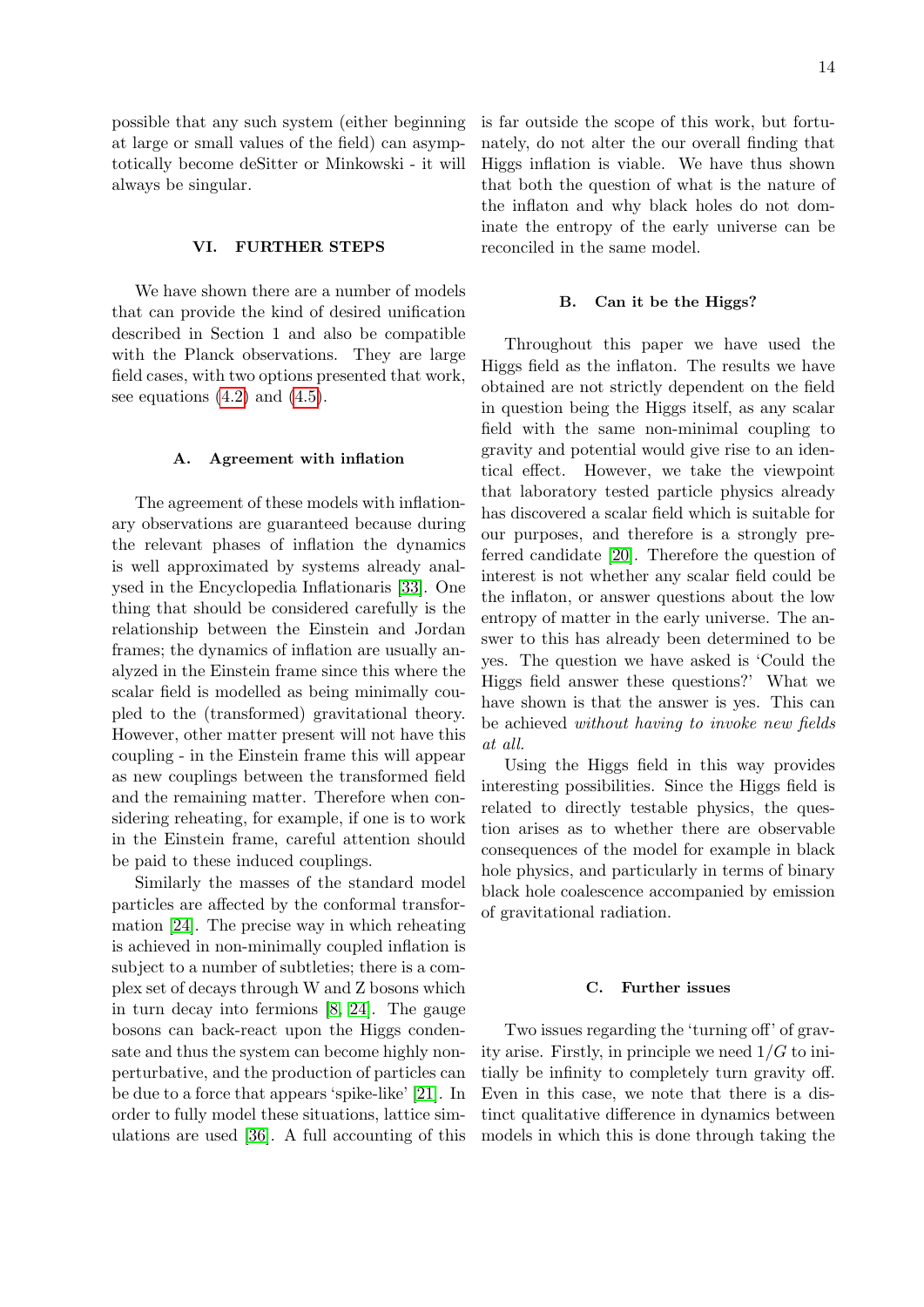limit of an unbounded from above field (as presented here) and formally setting  $G = 0$  in the equations of motion. In practice a finite value of  $1/G$  suffices to remove the entropy problem (and infinities are in any case to be avoided in real physics [\[19\]](#page-14-18)). What that value is depends on which detailed model is employed. This needs further investigation, and is related to the second issue: in principle thermalisation can be achieved if the the Hubble parameter were very low to begin with, so there is time to smooth out the matter density in this weak gravity era. However in practice models do not exist where  $H$  is very small initially. We therefore have to rely instead on the assumption that the universe starts off in a maximum entropy state, which will indeed be such a smooth state, instead of one chock full of black holes.

Finally, we need an investigation of black holes for such gravity theories: What is the direct relationship between G and entropy? What is Schwarzschild solution for these cases, the horizon location, and the Hawking temperature/entropy? A naive consideration of the Bekenstein-Hawking entropy [1.2](#page-3-0) indicates that (keeping matter fixed) the relationship is linear. We note that since the Schwarzschild solution is vacuum solution, it is a solution of the nonminimally coupled theory for finite  $G$ . However the event horizon is defined topologically as the past horizon of future null infinity - this needs modification in case in which G can vary over time, and a more detailed analysis should be based on a more local concept defined by a dynamical horizon in this context [\[4\]](#page-14-19). We leave these issues for separate discussion.

We are grateful to the anonymous referee whose insightful comments have greatly improved this article.

- <span id="page-14-0"></span>[1] Ade, P et al (2016). "Planck 2015 results-xiii. cosmological parameters" Astronomy and Astrophysics 594 : A13.
- <span id="page-14-1"></span>[2] Aghanim, N et al (2018) "Planck 2018 results. VI. Cosmological parameters" arXiv preprint arXiv:1807.06209.
- <span id="page-14-11"></span>[3] Alexander, S, Barrow, J D, and Magueijo, J (2016). Turning on gravity with the Higgs mechanism. CQG 33: 14LT01.
- <span id="page-14-19"></span>[4] Ashtekar, A and Krishnan, B (2003) "Dynamical Horizons and their Properties" Phys Rev. D66: 104030
- <span id="page-14-13"></span>[5] Barbon, Casas, J., Elias-Miro, J. and Espinosa, J. (2015) "Higgs Inflation as a Mirage" JHEP 09 027
- <span id="page-14-14"></span>[6] Barbon, J and Espinosa J (2009) "On the Naturalness of Higgs Inflation" Phys.Rev. D79 081302
- <span id="page-14-6"></span>[7] Bezrukov, F (2013) "The Higgs field as an inflaton" Classical and Quantum Gravity 30:214001
- <span id="page-14-17"></span>[8] Bezrukov, F, Gorbunov, D and Shaposhnikov, M (2009) "On initial conditions for the Hot Big Bang" JCAP 0906 029
- <span id="page-14-5"></span>[9] Bezrukov, F, Magnin, A, Shaposhnikov, M, and Sibiryakov, S (2011) "Higgs inflation: consistency and generalisations" JHEP 1101 016
- <span id="page-14-4"></span>[10] Bezrukov, F and Shaposhnikov, M (2008) "The Standard Model Higgs boson as the inflaton" Physics Letters B 659:703 16.
- <span id="page-14-16"></span>[11] Brax, P and Davis, A C (2014) "Conformal inflation coupled to matter."  $JCAP$  2014:019.
- <span id="page-14-12"></span>[12] Burgess C P, Lee H M, and Trott M, (2009) "Power-counting and the Validity of the Classical Approximation During Inflation" JHEP 0909 103
- <span id="page-14-15"></span>[13] Burgess C P, Lee H M, and Trott M, (2010) "On Higgs Inflation and Naturalness" JHEP 1007 007
- <span id="page-14-10"></span>[14] Clough, K, Flauger, R, and Lim, E A (2018) "Robustness of inflation to large tensor perturbations" JACP 2018(05), 065.
- <span id="page-14-9"></span>[15] Clough, K, Lim, E A, DiNunno, B S, Fischler, W, Flauger, R, and Paban, S (2017). "Robustness of inflation to inhomogeneous initial conditions" JCAP 2017(09), 025.
- <span id="page-14-8"></span>[16] East, W E, Kleban, M, Linde, A, and Senatore, L (2016) "Beginning inflation in an inhomogeneous universe"  $JCAP$  2016(09), 010.
- <span id="page-14-2"></span>[17] Ellis G F R, Maartens R, and MacCallum M A H (2012) Relativistic Cosmology (Cambridge: Cambridge University Press)
- <span id="page-14-3"></span>[18] Ellis, G and Madsen, M, (1991) "Exact scalar field cosmologies" Class. Quant. Grav 8 4
- <span id="page-14-18"></span>[19] Ellis, G F, Meissner, K A, and Nicolai, H (2018). "The physics of infinity" Nature Physics 14:770.
- <span id="page-14-7"></span>[20] Ellis G and Uzan J P (2014) "Inflation and the Higgs particle" Astronomy and Geophysics 55:1-19.